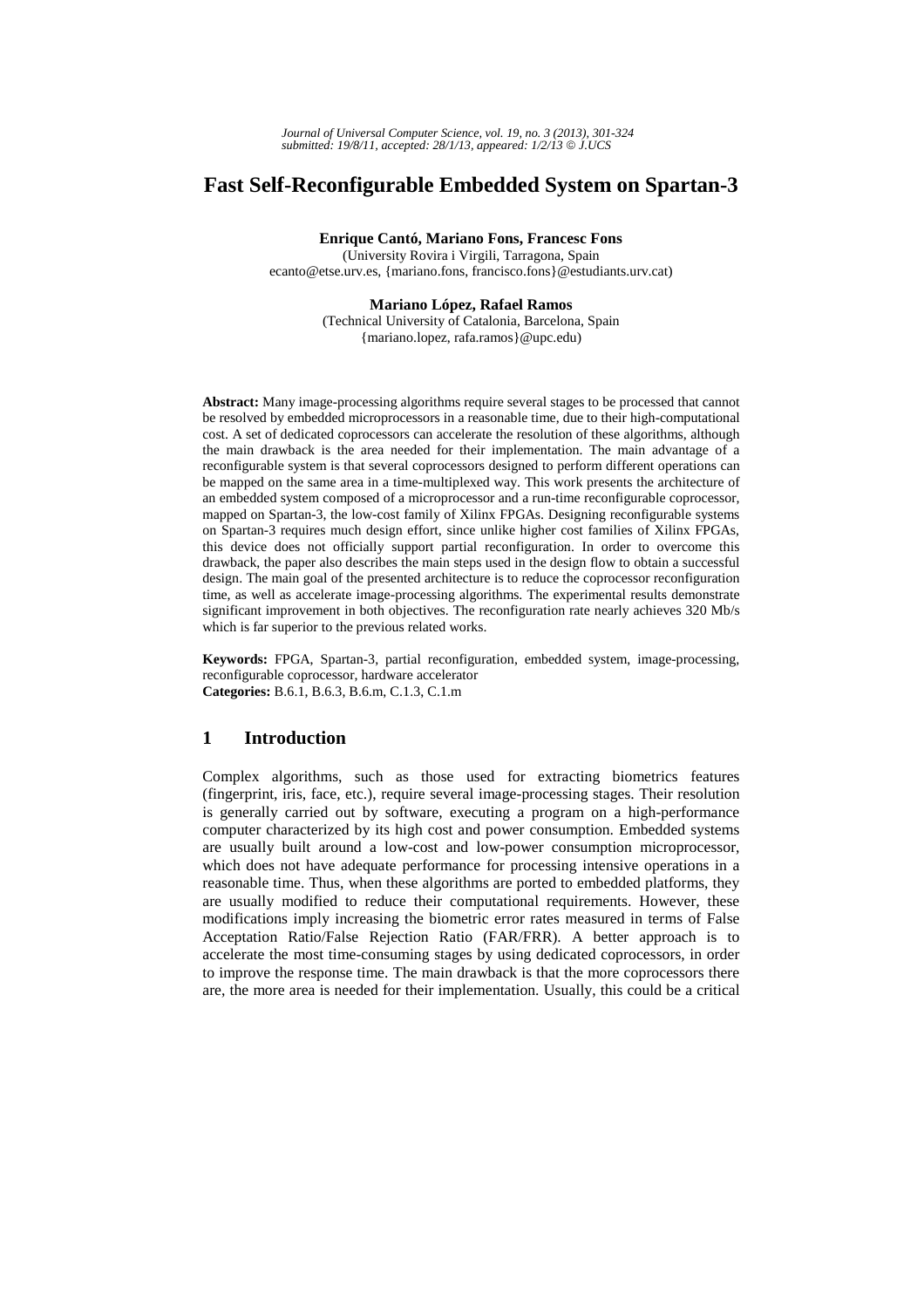issue in FPGAs, since the algorithm consists of several image-processing stages, each one executed by a coprocessor that only is active during a slot time, being the remainder on standby awaiting the conclusion of the previous stage. A reconfigurable coprocessor mitigates this drawback, since it can dynamically accommodate a new coprocessor that performs a different computation in the same area. This objective is achieved by reconfiguring a section of the FPGA by retrieving a bit-stream from a memory. The number of theoretical coprocessors, which can be mapped on the reconfigurable section, is limited by the capacity of the memory that stores the set of bit-streams (each one related to one of these coprocessors) without increasing the area needed to implement the overall system. Although it is out of the scope of this work, another advantage of reconfigurable systems is that power consumption can be reduced, since it decreases in FPGAs with smaller logic capacity. Their main disadvantage is the reconfiguration time overhead, which must be small enough in order not to significantly degrade the overall computational performance.

Usually, self-reconfigurable systems are mapped on partially reconfigurable FPGAs, such as Virtex-2/4/5 FPGAs, due to the design flow support and internal architecture. The main drawback of these Xilinx devices is their high cost when they are compared with low-cost families such as Spartan-3. Implementing selfreconfigurable systems on Spartan-3 is a great challenge, since it does not officially support partial reconfiguration, which is the reason why there are few research works published on this subject.

The main contributions of this paper are focused on reducing the reconfiguration time of a self-reconfigurable embedded system implemented in a Spartan-3, which accelerates image-processing algorithms by means of a dynamically reconfigurable coprocessor. In order to greatly reduce the reconfiguration time, the system embeds two new controllers, a fast reconfiguration controller and a high-bandwidth memory controller that performs the reconfiguration retrieving bit-streams directly from an external FLASH. Moreover, the memory controller also provides direct access from the coprocessor to an external SRAM, improving the execution time of imageprocessing stages. The paper also addresses the design flow followed to build a successful reconfigurable system on a Spartan-3.

Section 2 summarizes the main features of partial reconfiguration on Spartan-3 that have been considered during our system design. Section 3 presents the state of the art of self-reconfigurable embedded systems on Spartan-3 FPGAs, focusing on their main drawbacks. The next section describes the system architecture, including the memory and reconfiguration controllers developed. Section 5 overviews the design flow used to build the system. The experimental results are presented in Section 6, and the conclusions and future work are presented in the last two sections.

### **2 Partial Reconfiguration on Spartan-3**

The section presents the limitations related to the partial reconfiguration of Spartan-3 that are taken into account in the proposed reconfigurable system. In contrast to FPGAs such as Virtex-2/4/5, Xilinx does not officially support partial reconfiguration on the Spartan-3 devices. At the design flow level, these devices are not supported by the PlanAhead with Partial Reconfiguration tool [Dorairaj, 05]. Additionally, at the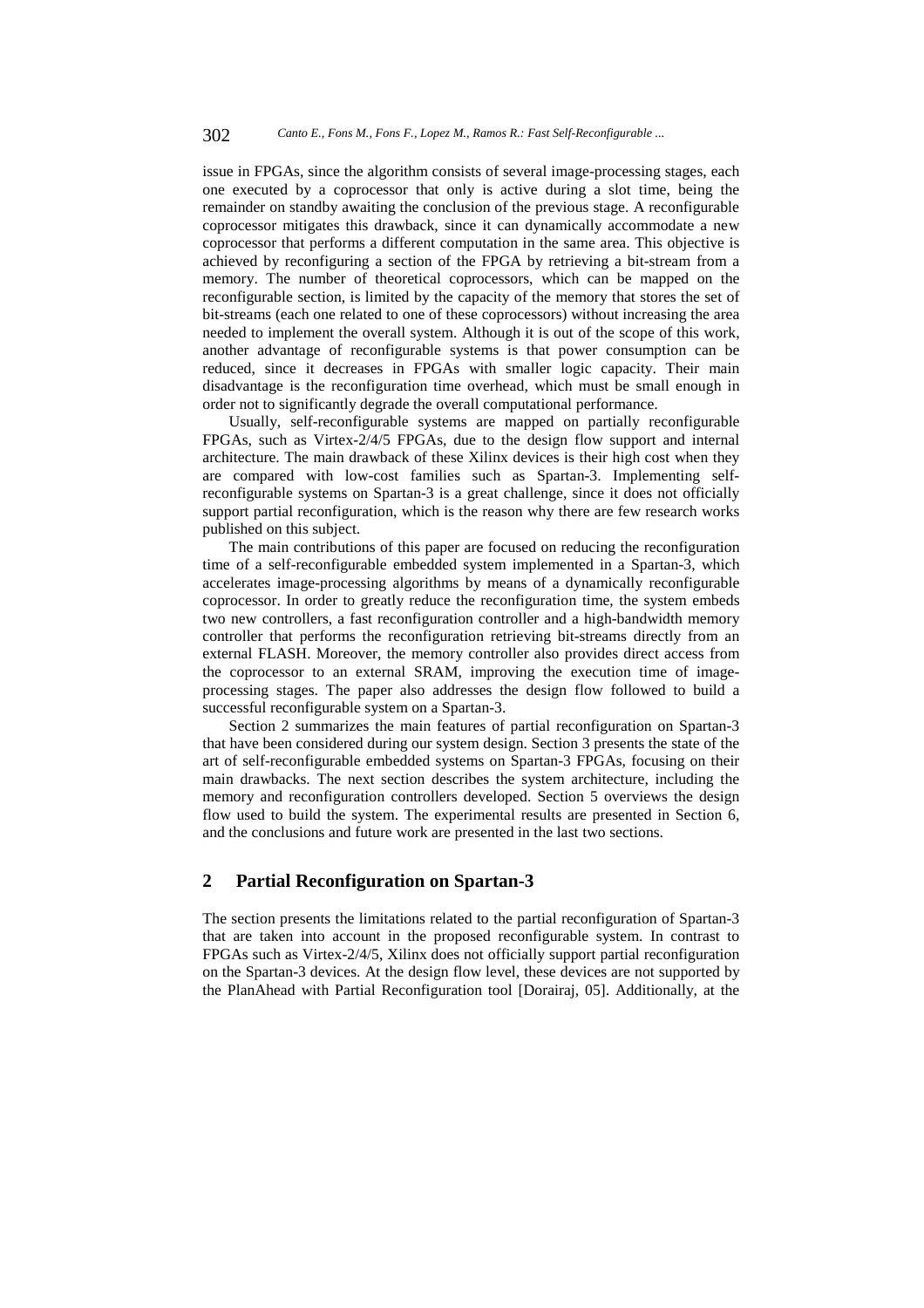internal architecture level, Spartan-3 are characterized by coarse-granularity and nonglitchless reconfiguration, and they lack the internal reconfiguration port [Xilinx, 08].

The parallel SelectMAP and the serial JTAG are two external configuration ports available in Xilinx FPGAs that are used for programming the device from an external controller during the boot-up sequence. Moreover, high-end FPGA families, such as Virtex-2/4/5, provide the Internal Configuration Access Port (ICAP) which is used to perform partial reconfiguration at run-time. Although the ICAP circuitry is not available in Spartan-3, an embedded system mapped on the device can control the reconfiguration of the FPGA through some I/O pins that are externally connected to the SelectMAP or JTAG ports by simple wires.

A bit-stream is composed of a large set of configuration bits that are grouped in frames, and each frame is composed of a fixed number of 32-bit configuration words. The reconfiguration granularity is the minimum set of bits required to update the FPGA resources. The granularity on a Virtex-2 is a single column frame whose size is proportional to the number of rows of Configurable Logic Blocks (CLB). This feature only allows the reconfigurable sections to be arranged horizontally. Virtex-4/5 devices have a finer granularity which is independent of the device size. Since each frame configures a bit-wide column with a height of 16 CLBs, it is also possible to arrange reconfigurable sections vertically. By contrast, the Spartan-3 FPGAs are featured by a coarse reconfiguration granularity defined by a configuration column. Each configuration column is composed of a set of frames that configures different hardware resources, depending on the column type. A CLB column configures the CLBs from the top-side to the bottom-side of the FPGA, as well as the neighbouring routing lines and the associated Input/Output Blocks (IOB). The clock column configures the global routing lines that are usually dedicated to the distribution of the system clock, and it is physically located at the central position of the Spartan-3 columns. The coarse granularity of Spartan-3 means that the device must be reconfigured by configuration columns. Therefore, a reconfigurable system on Spartan-3 must be partitioned into sections that are horizontally arranged, since each section is constrained to the hardware resources that are configured by whole columns, and one of these sections contains the clock column.

The reconfiguration on Virtex-2/4/5 is free of glitches (or glitchless). The glitchless reconfiguration guaranties that if a configuration bit has the same value before and after the reconfiguration, the hardware resource controlled by this bit does not undergo any discontinuities in its operation. However, Spartan-3 is non-glitchless and configuration bits that are going to be reconfigured are initially cleared. Therefore, routing lines connecting a reconfigurable section to the rest of the system (including IOBs attached to external memory) are temporally disconnected and affected by glitches during the reconfiguration process. Moreover, if the central column of the FPGA is reconfigured, the clock signal, which is distributed by the global routing lines, is also temporally disconnected and affected by glitches.

Virtex-2 provides internal tri-state buffers and routing lines usually used in reconfigurable systems to ensure that the interconnecting busses between sections are unaltered between different configurations. In the rest of Xilinx FPGAs, including Spartan-3, the solution that is usually adopted is bus-macros.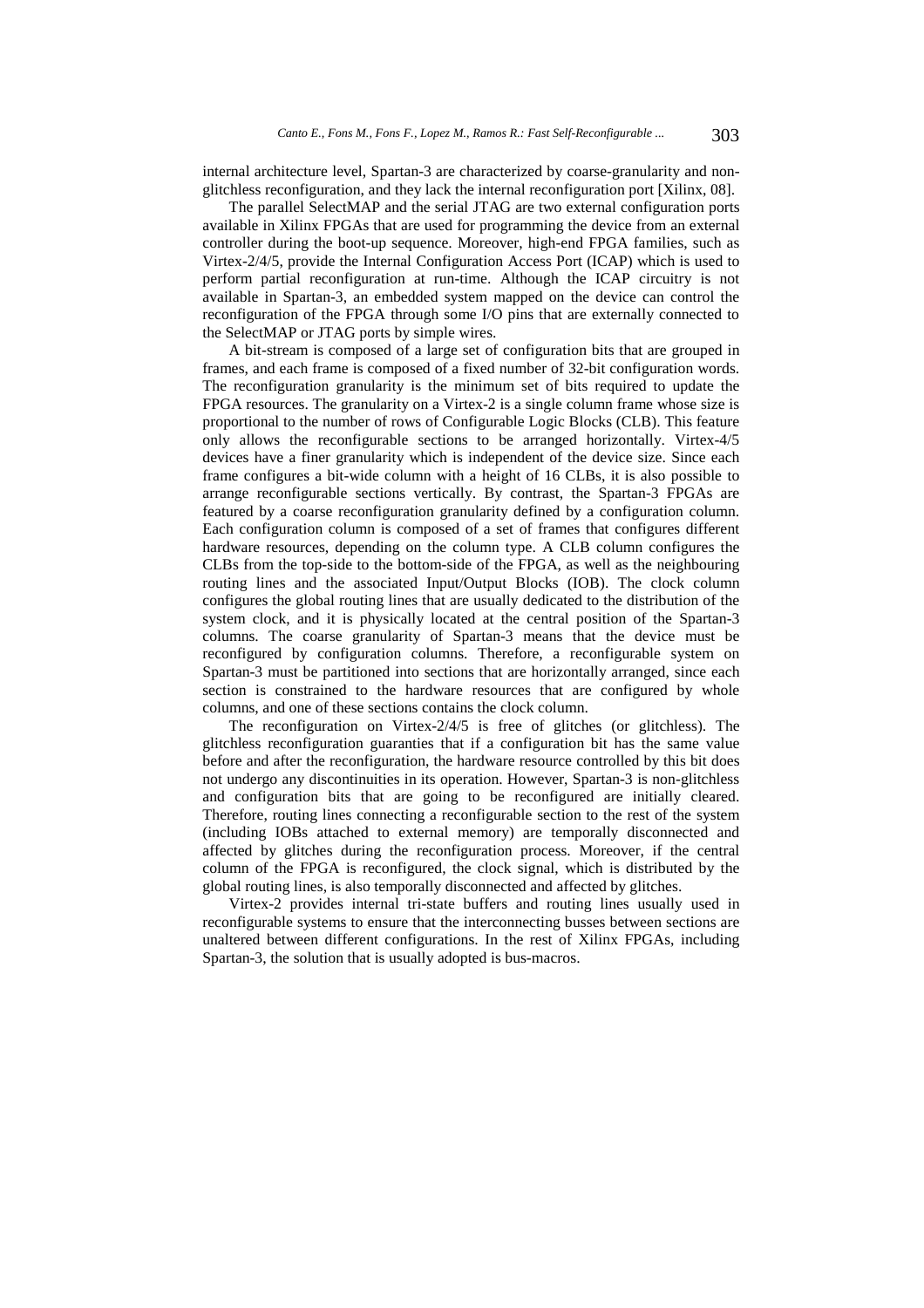#### **3 State of the Art of Self-Reconfigurability on Spartan-3**

This section summarizes the drawbacks of the previous related publications about self-reconfigurable embedded systems on Spartan-3 devices. The presented drawbacks are addressed in the proposed system.

The lack of official support for partial reconfiguration on Spartan-3 (in terms of design flow and internal architecture) has promoted a limited number of papers about reconfigurable systems mapped on this low-cost family. The previous research papers dealing with self-reconfigurable embedded systems on Spartan-3 have the following drawbacks.

The work by Gonzalez et al. [Gonzalez, 07][Gonzalez, 08] covered the design flow and architecture of a self-reconfigurable system for accelerating cryptographic applications. The hardware resources of the FPGA are partitioned in two sections: the dynamic section, which allocates a reconfigurable coprocessor, and the static section to implement the rest of the system (i.e. the microprocessor, memory controller and peripherals). The system is based on Microblaze, the soft-core microprocessor provided by Xilinx to build embedded systems. The Microblaze controls the reconfiguration process, driving a General Purpose Input Output (GPIO) peripheral which is externally connected to the SelectMAP port. While the reconfiguration process is running, the microprocessor retrieves the configuration bit-stream from an external DRAM. The I/O pins attached to the DRAM are allocated in the static section, in order to assure the proper communication with the external memory during the reconfiguration. Moreover, the central column is placed in the static section, in order to avoid the disconnection of the global routing lines that distribute the system clock due to the non-glitchless reconfiguration. Therefore, the dynamic section occupies a small area of the FPGA (less than 50%) which is a negative constraint when implementing coprocessors that may need many logic resources. The reconfigurable coprocessor is attached to Microblaze through dedicated links called Fast Simplex Links (FSL). The microprocessor has to execute the specific read/write instructions to exchange data with the coprocessor through the FSLs. In these systems, glitches do not affect the FSL operations, since the microprocessor stops communication with the coprocessor during the reconfiguration process.

The publications by Paulsson et al. [Paulsson, 07][Paulsson, 08] show an embedded system provided with an ICAP version. This system is designed to be externally connected to the JTAG serial port, although the reconfiguration time is significantly increased. Moreover, the system has the same drawbacks: a small area for the dynamic section, and the I/O pins and the clock column must be both allocated in the static section.

Research by Cantó et al. [Cantó, 08][Cantó, 08b] focused on the system design and design flow to map a self-reconfigurable embedded system whose bit-streams are retrieved from an external SRAM memory. The memory capacity of SRAMs is smaller than for DRAMs, however they provide simpler control and lower power consumption when they are in standby mode. The main contributions are that there are no constraints on the placement of I/O pins and that the dynamic section occupies more than 50% of the FPGA area. These characteristics were achieved by executing a reconfiguration routine on the microprocessor and distributing the clock in different routing lines for static and dynamic sections. The routine analyzes bit-streams from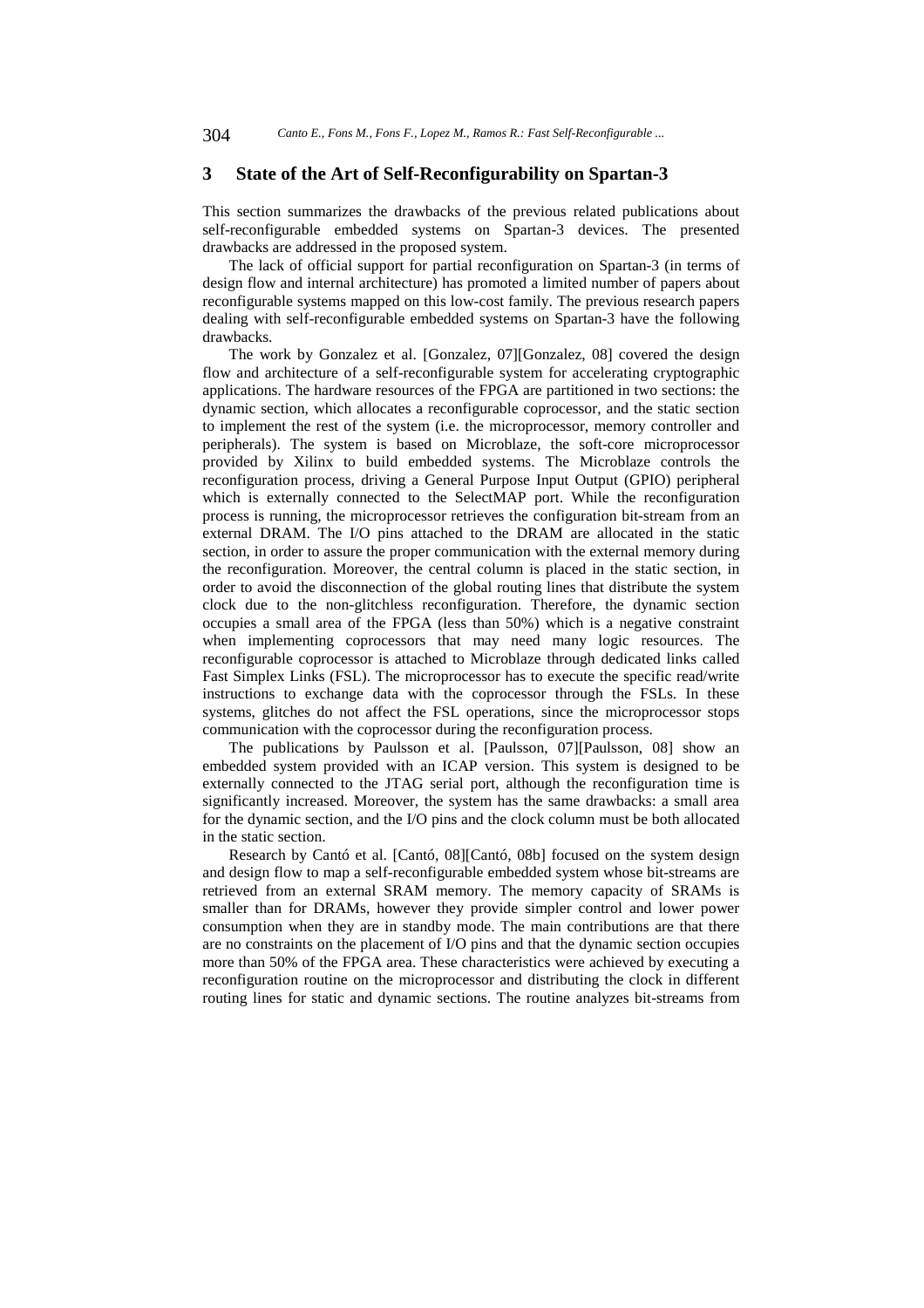the external SRAM and separates them into individual column frames. Each column is temporarily stored in the internal FPGA memory, i.e. the Block RAM (BRAM), in order to reconfigure the large dynamic section column by column. Therefore, the microprocessor communication with the internal BRAM is not affected during reconfiguration, while communication with the external SRAM is re-established once the reconfiguration of a column is completed. To improve the poor performance of the GPIO, the authors developed a faster controller able to drive the 8-bit wide SelectMAP port efficiently. The main disadvantages of this system are the time needed by the microprocessor to execute the routine and the large number of BRAMs used as temporal memory. Although the reconfiguration time is acceptable for many applications, it is desirable to accelerate it to improve the overall performance of more complex algorithms. Another important difference compared with the previous works is that the reconfigurable coprocessor is attached to the microprocessor using the Onchip Peripheral Bus (OPB), a bus shared with the rest of peripherals. During the reconfiguration, unexpected glitches generated in the OPB bus could hang-up the system. In order to prevent this problem, an isolation circuitry disables the OPB signals that arrive from the dynamic section during the reconfiguration.

We should also mention the Parallel Configuration Access Port (PCAP) and Compressed PCAP (cPCAP), two fast reconfiguration controllers for Spartan-3 published by Bayhar et al. [Bayhar, 08] [Bayhar, 08b]. These controllers are designed to read a bit-stream already loaded into the internal BRAM, and able to achieve a 400 Mb/s reconfiguration rate. However, they can only reconfigure a very small area of the FPGA due to the small capacity of the BRAM. Moreover, the controllers are stand-alone and cannot be attached to an embedded system; therefore, updating a bitstream stored in the BRAM requires an external PC connected through JTAG to program the whole FPGA. There are unresolved issues in these reconfigurable systems, such as how to reconfigure larger bit-streams that cannot fit in the internal BRAM, or how to dynamically update BRAM contents without a FPGA programmer. A hypothetical embedded system attached to these controllers would significantly decrease the reconfiguration rate, due to the time the microprocessor devotes to retrieving a bit-stream portion from an external memory (or host) and to copying it in the BRAM, before enabling the PCAP reconfiguration.

None of the previous embedded systems permits direct access to an external memory from the reconfigurable coprocessor. As a consequence, the microprocessor has to execute a routine to read/write data from/to the memory and exchange it with the coprocessor through FSL or OPB. Image-processing algorithms usually require a large amount of data to be accessed from an external memory, and thus an architecture that permits direct access to the memory at high-bandwidth can accelerate the algorithm resolution. Moreover, previous systems must copy a bit-stream from a host to SRAM or DRAM before performing a reconfiguration.

This paper aims to improve the main drawbacks of previous works related to selfreconfigurable embedded systems. The properties of our proposed system can be summarized as follows:

- 1. The size of the dynamic section is larger than the static one, in order to increase the hardware resources available on the reconfigurable coprocessor.
- 2. The system clock is distributed differently for the static and dynamic sections, in order to avoid the clock disconnection for the static section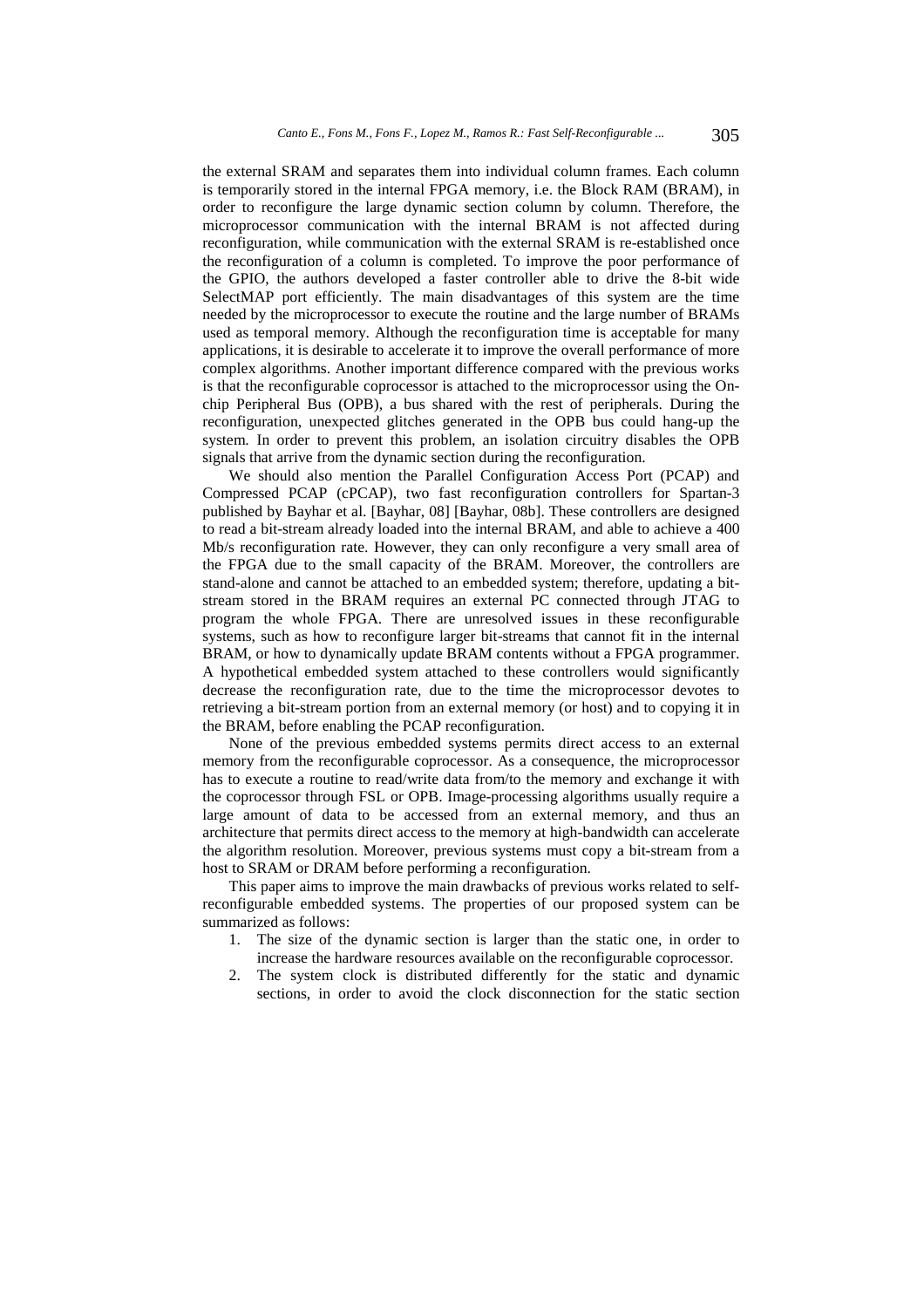during the reconfiguration, and to prevent malfunction of the coprocessor due to a clock-skew in the larger FPGA area.

- 3. The reconfiguration rate has been improved to reduce the reconfiguration time overhead.
- 4. Bit-streams are retrieved from an external non-volatile memory (FLASH) during the reconfiguration, in order to save time f they were previously copied to the volatile memory (SRAM).
- 5. In order to accelerate the image-processing stages, the reconfigurable coprocessor accesses to the external SRAM through a high-bandwidth memory controller.

### **4 Architecture of the Self-Reconfigurable Embedded System**

The section presents the architecture of the embedded system which is designed to reduce the reconfiguration time of the dynamic coprocessor. This way, the embedded system can rapidly switch the coprocessor architecture, in order to efficiently resolve the different stages of an algorithm.

The system, depicted in Fig. 1, is partitioned into two sections that are linked using a set of bus-macros. The bus-macros maintain the connectivity of the nets that attach the static and the dynamic sections, once the reconfiguration is completed. A bus-macro [Carvey, 09] is composed of two Look-Up Tables (LUT) interconnected through a routing line which crosses the partition between the sections. Each LUT is placed in a different section, and depending on the directionality of the bus-macro, one of the LUTs provides an input port and the other one provides the output port. The static section (instance sys) includes the microprocessor and peripherals, whereas the dynamic section (instance drip) includes the reconfigurable coprocessor. The static and dynamic sections occupy 34% and 66% of the area in a XC3S1500 device, respectively. This FPGA provides two columns of BRAM and 18x18 multipliers (MULT18x18). Each BRAM+MULT18x18 column is placed near the left or the right edges of the device [Xilinx, 08c], thus half the BRAM and MULT18x18 resources belong to the static section, and the other half belong to the dynamic section. The clock column belongs to the larger section, since it is located at the central position of the FPGA columns. Hence, to avoid the system clock disconnecting from the microprocessor during the non-glitchless reconfiguration, the input clock pin (clk) was changed from the default location in the dynamic section to another pin located in the static section. The clock is distributed separately on local low-skew routing lines in the static section (sys\_clk\_local), and on global routing lines (drip\_clk\_global) in the dynamic section through a BUFGMUX buffer.

In order to perform the self-reconfiguration, the SelectMAP interface of the FPGA is linked through wires to the devoted ports of the system (rcf\_\*). The system is also attached to an external SRAM to allow the microprocessor to execute large programs. In addition, the system is also connected to a FLASH memory that stores the set of bit-streams of the reconfigurable coprocessor. In order to prevent the microprocessor executing the reconfiguration routine [Canto, 08], which increases reconfiguration time, the I/O pins linked to the external memory (emc\_\*) are placed in the static section. The rest of the I/O pins, i.e. input reset (rst) and the serial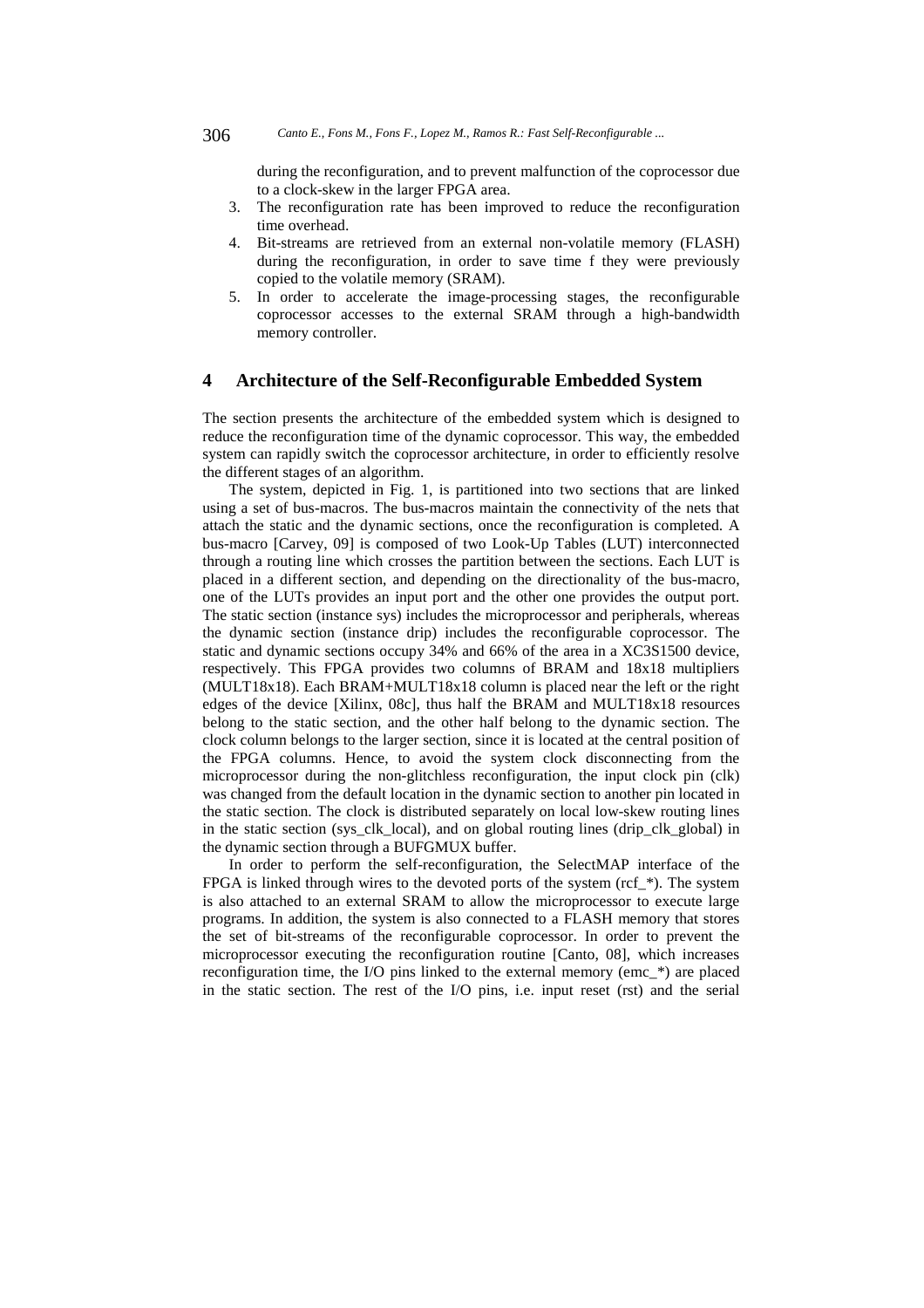transmission/reception (TX, RX), can be placed in the dynamic sections, transferring the signals towards the static section through bus-macros.



*Figure 1: Top-level architecture of the self-reconfigurable embedded system* 

The static section, depicted in Fig. 2, allocates the Microblaze, peripherals and busses. The peripherals UART, MDM and Timer are provided by Xilinx's Embedded Development Kit (EDK), and they are connected as slaves of the OPB for debugging and testing purposes. The Instruction and Data Local Machine Busses (ILMB, DLMB) connect the microprocessor with the internal BRAM. Instead of using the OPB External Memory Controller (OPB-EMC) provided by the EDK, we developed a faster LMB-EMC, a dedicated EMC-Bus and its arbiter to permit time-multiplexed access to the external memory from the EMC-Bus masters.

Our ReConFiguration (RCF) and Direct Memory Access (DMA) controllers are connected as masters of the EMC-Bus, which allows direct access to external memory. They can be controlled by the microprocessor, since they are also linked as slaves of the OPB. The reconfigurable coprocessor can also access external memory directly through the LMB-EMC, in the same way as the RCF and DMA controllers, to accelerate the resolution time of image-processing algorithms. Therefore, the architecture provides three EMC-Bus masters (RCF, DMA and drip) that can access the external memory through the LMB-EMC controller.

The static and dynamic sections are isolated by using specific interfaces, which avoids the harmful effect of glitches on busses that can produce the improper operation of the system during the reconfiguration.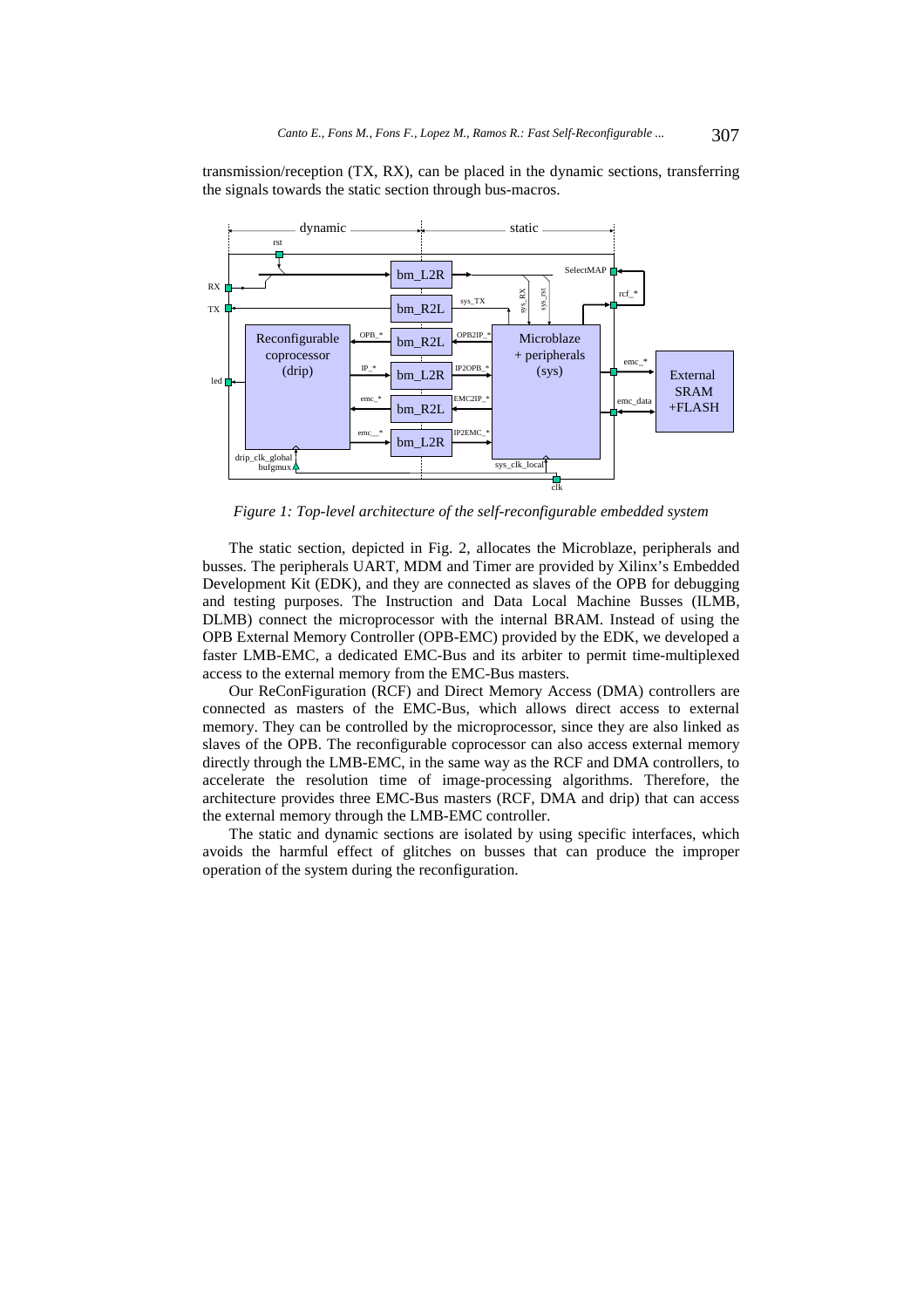

*Figure 2: Architecture of the static section* 

During the reconfiguration, the RCF controller asserts the IP\_Halt signal which drives the isolation interfaces (see Fig. 2). The isolation interface of the OPB (OPB2IP Interface) is depicted in Fig. 3(a). The main functionality of this interface is to de-assert the arriving OPB signals (IP2OPB\_\*) from the dynamic section when the IP\_Halt is asserted, in order to prevent unexpected OPB glitches that would hang-up the system. It provides two additional functionalities: holding the dynamic section in reset state during its reconfiguration (signal OPB2IP\_Rst), and incorporating a partial address decoder (signal OPB2IP\_Select) in order to reduce the number of bus-macros needed by the OPB address bus (signal OPB2IP\_Addr). Fig. 3(b) shows the isolation interface of the EMC-Bus (IP2EMC Interface), which is simpler since it only deasserts the start request signal to memory access from the reconfigurable coprocessor (Memc\_strtreq(2)) when the IP\_Halt is asserted. The rest of the EMC-Bus signals (Mecm\_strack, Memc\_\* and Semc\_doutack\*) are de-asserted by the bus arbiter, as shown in Fig. 3(d), since it controls the priority of accesses to external memory from the three EMC-Bus masters. The reset I/O pin (rst) is placed in the dynamic section and transferred to the static section (sys\_rst) through a bus-macro (see Fig. 1); hence, there is also a very simple isolation circuit (Reset Interface) to prevent an undesired reset (signal mb\_rst) due to the glitches during the reconfiguration, as depicted in Fig. 3(c).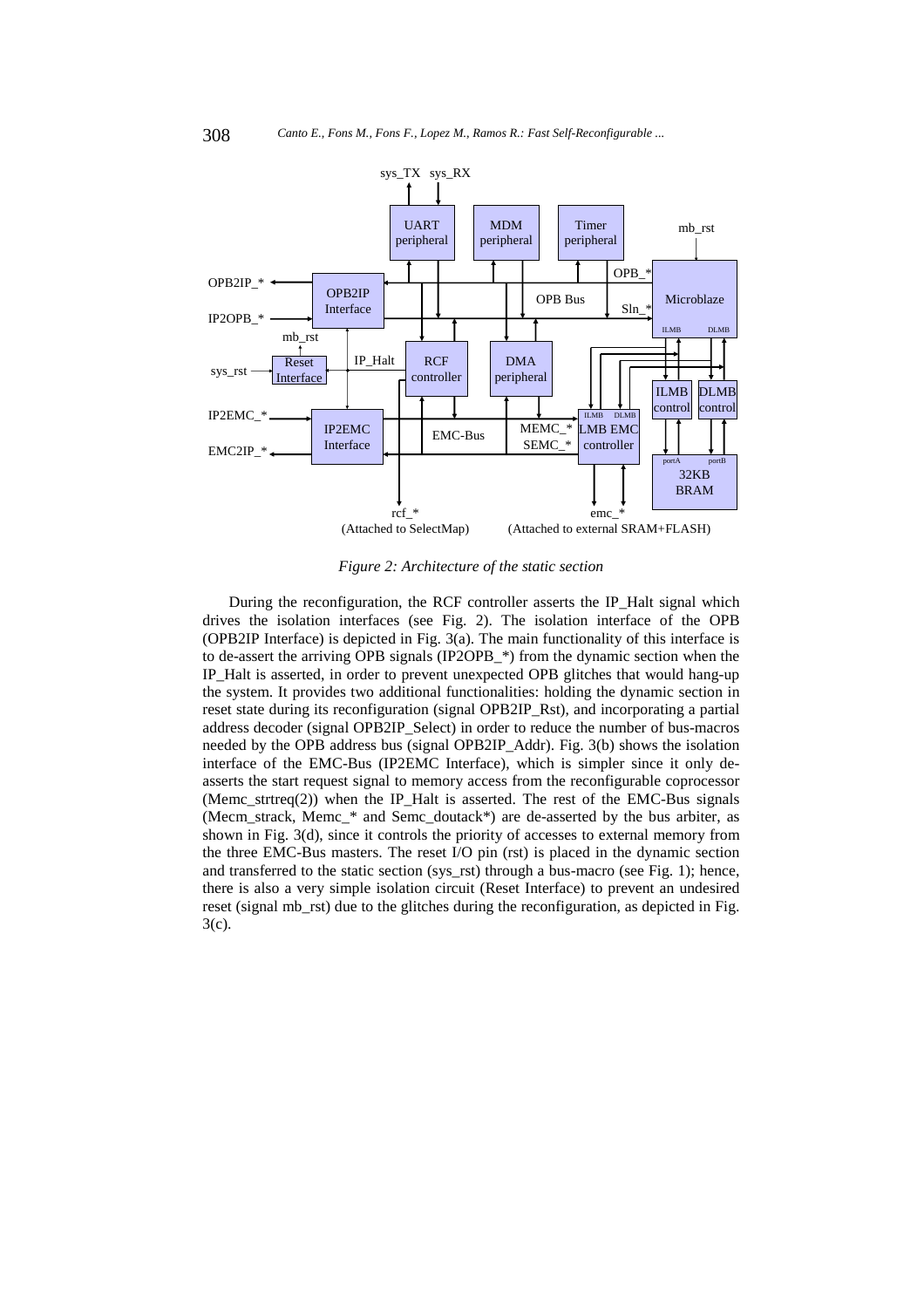

*Figure 3: Isolation interfaces of the OPB (a), EMC-Bus (b), and reset signal (c). Schematic of the EMC-Bus arbiter (d), the LMBLMB-EMC) (e) and the RCF (f)* 

#### **4.1 The LMB External Memory Controller (LMB-EMC)**

This subsection presents the memory controller which connects the system with the external SRAM and FLASH memories. Usually, Microblaze accesses external memory through the OPB memory controller, which is not as fast as the LMB due to the more sophisticated bus handshake. In order to improve the speed to access external memory from the microprocessor, the new memory controller shares the LMB busses with the internal BRAM memory controllers.

Microblaze is connected to the internal BRAM memory through dedicated DLMB/ILMB busses and BRAM controllers. The LMB busses are designed to link Microblaze with the internal dual-port synchronous BRAM, and they allow reading/writing in 1  $T_{\text{CLK}}$  (system clock cycles) along with simultaneous access to data and instruction memory. The Xilinx EDK OPB-EMC facilitates designing embedded systems attached to an external memory, due to the very limited capacity of the internal BRAM. However, programs executed on Microblaze from an external SRAM undergo a large decrease in speed, due to the poor performance of the OPB and the OPB-EMC. We designed a new external memory controller (LMB-EMC) which optimizes the number of clock cycles required to read/write data from/to the asynchronous memory. It provides three interface channels: DLMB, ILMB and EMC-Bus. The DLMB and ILMB channels are used by the Microblaze, and the EMC-Bus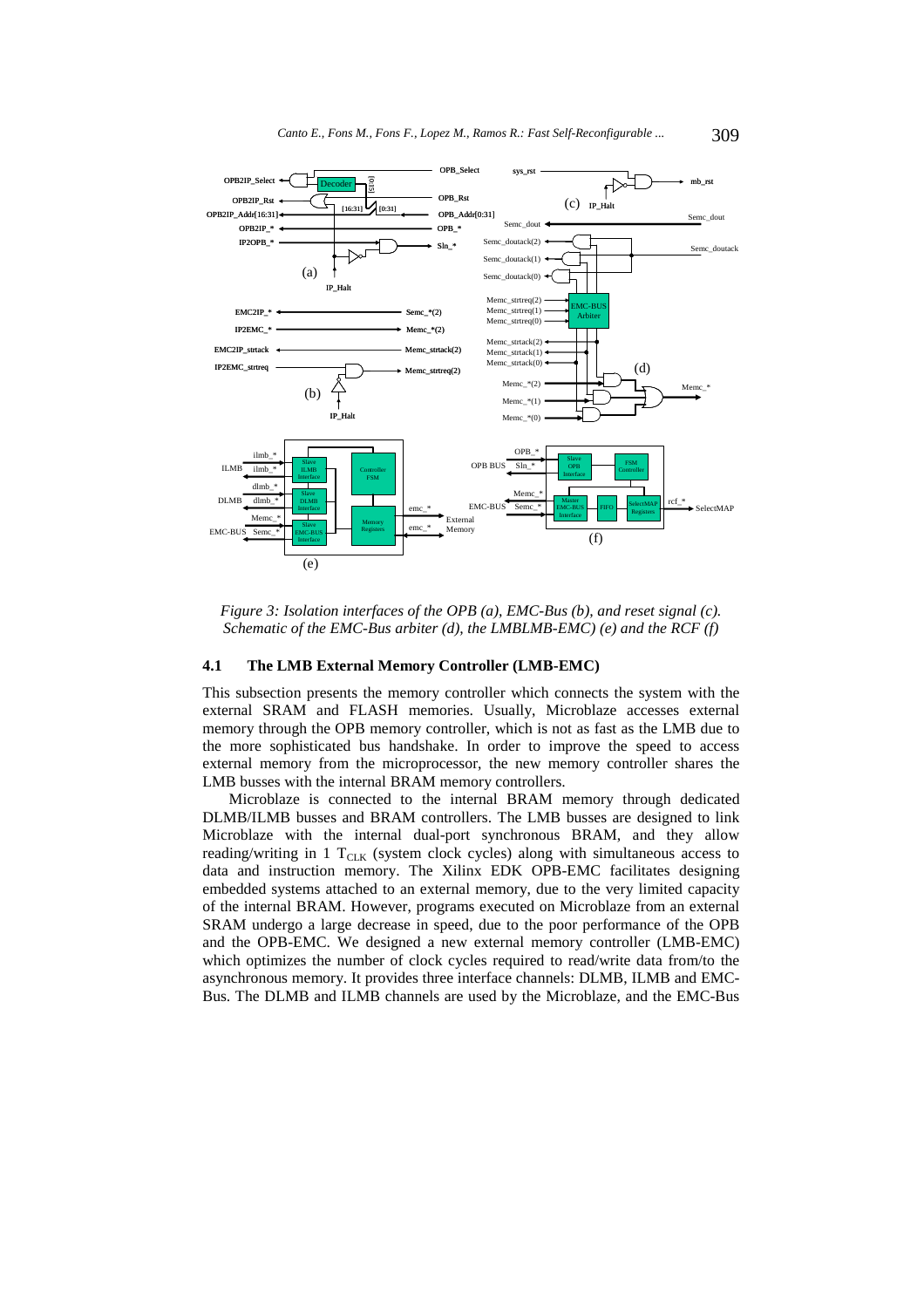channel is used by the rest of the system. The LMB-EMC is composed of the channel interfaces, the registers that drive the external memory, and a Finite State Machine (FSM) which performs the control tasks, as depicted in Fig 3(e).

Figure 4 (top) depicts the waveforms when the OPB-EMC is configured to fit the characteristics of the Spartan-3 development kit [Avnet, 04] clocked at 40 MHz ( $T_{C-K}$  $=$  25 ns), which uses a 12-ns asynchronous 32-bit wide SRAM [Cypress, 03]. These waveforms show one data writing cycle (data d2 written to the memory address a2) between two reading instruction cycles (data d1 and d3 read from the memory addresses a1 and a3, respectively). It depicts two groups of signals: the OPB signals (denoted as opb\_\*) and the I/O pins connected to the external memory (denoted as emc\_\*). In order to start a new memory access, Microblaze waits for the completion of the previous OPB access, checking if the transfer acknowledge signal (opb\_xferack) is asserted at every rising edge of the clock signal (clk). At the beginning of a read cycle, Microblaze requests an instruction read from the internal BRAM through the ILMB. If the address is not in the BRAM range, the instruction read is requested to the external memory controller through the OPB, asserting the select signal (opb\_select) and driving the address bus (opb\_abus). Then, the OPB-EMC drives the SRAM address bus (emc\_addr) and enables the read signal (emc\_noe). The asynchronous SRAM drives the data bus (emc\_data) with the valid read data after 12 ns. Finally, the OPB-EMC stores the read data into a register which drives the OPB data bus (opb\_dbus), and asserts the transfer acknowledge signal (opb\_xferack) to indicate the end of the OPB access cycle. A read cycle takes  $12 T_{CLK}$ (or 10  $T_{CLK}$  if there is a previous write cycle), of which 4  $T_{CLK}$  are devoted to reading the word from the SRAM, and the rest are used to handshaking and registering data between ILMB, OPB and OPB-EMC. A write cycle to external memory is quite similar, but Microblaze starts requesting the data to be written into the BRAM through the DLMB. Since the address is not in the BRAM range, the data is transmitted to the external memory controller through the OPB data bus (opb\_dbus). Then, the OPB-EMC drives the address bus (emc\_addr) and enables the SRAM write signal (emc\_nwe) meanwhile it drives its data bus (emc\_data) during more than 12 ns. The write cycle takes  $8 \text{ T}_{CLK}$ , of which  $3 \text{ T}_{CLK}$  are devoted to writing the word into the SRAM, and the other 5  $T_{CLK}$  are devoted to handshaking between DLMB, OPB and OPB-EMC.

Figure 4 (bottom) depicts the same three SRAM accesses as the previous case (two instruction reads and a data write) through the LMB-EMC. It shows three groups of signals: the ILMB signals (denoted as ilmb\_\*), the DLMB signals (denoted as dlmb<sup>\*</sup>), and the I/O pins connected to the external memory (denoted as emc<sup>\*</sup>). In order to start a new memory access, the Microblaze must acknowledge the completion of the previous access by checking the assertion of the ready signal of the ILMB or DLMB (ilmb\_ready or dlmb\_ready) at every rising edge of the clock (clk). The Microblaze starts requesting an instruction read, driving the ILMB address bus (ilmb\_abus) and asserting its strobe signal (ilmb\_addrstrobe). In a similar way, the microprocessor requests a data write asserting the strobe signal (dlmb\_addrstrobe) and driving the address bus (dlmb\_abus) and the data bus (dlmb\_dbus). The LMB-EMC drives the external memory I/O pins (emc\_\*) in order to read or write data at the requested address and asserts the ILMB/DLMB ready signal (ilmb\_ready/dlmb\_ready) when it completes. A write access requires  $2 T<sub>CLK</sub>$ , while a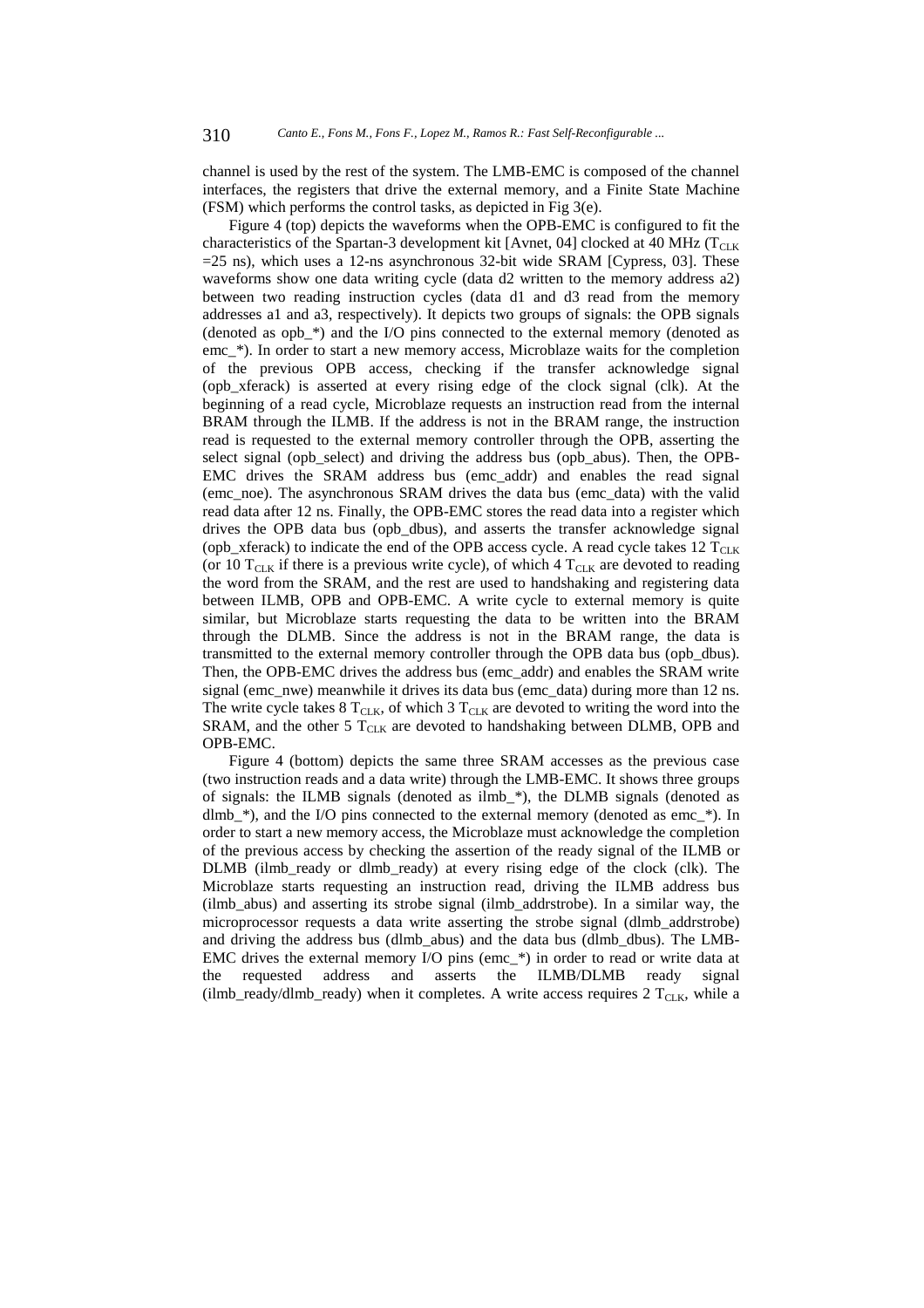read access requires just  $1 T_{CLK}$  for the same SRAM. The new memory controller can read a new 32-bit word (4 bytes) from SRAM every clock cycle (40 MHz), therefore it can achieve a read bandwidth of 160 MB/s (40 MHz\*4 bytes/1  $T_{CLK}$ ), which is much superior to the 13.3 MB/s (160 MB/s /12) to 16 MB/s (160 MB/s /10) of the OPB-EMC provided by the EDK.



*Figure 4: Read and write access to an external SRAM (12 ns) from Microblaze (40 MHz), using the OPB-EMC (top) and the LMB-EMC (bottom) controllers*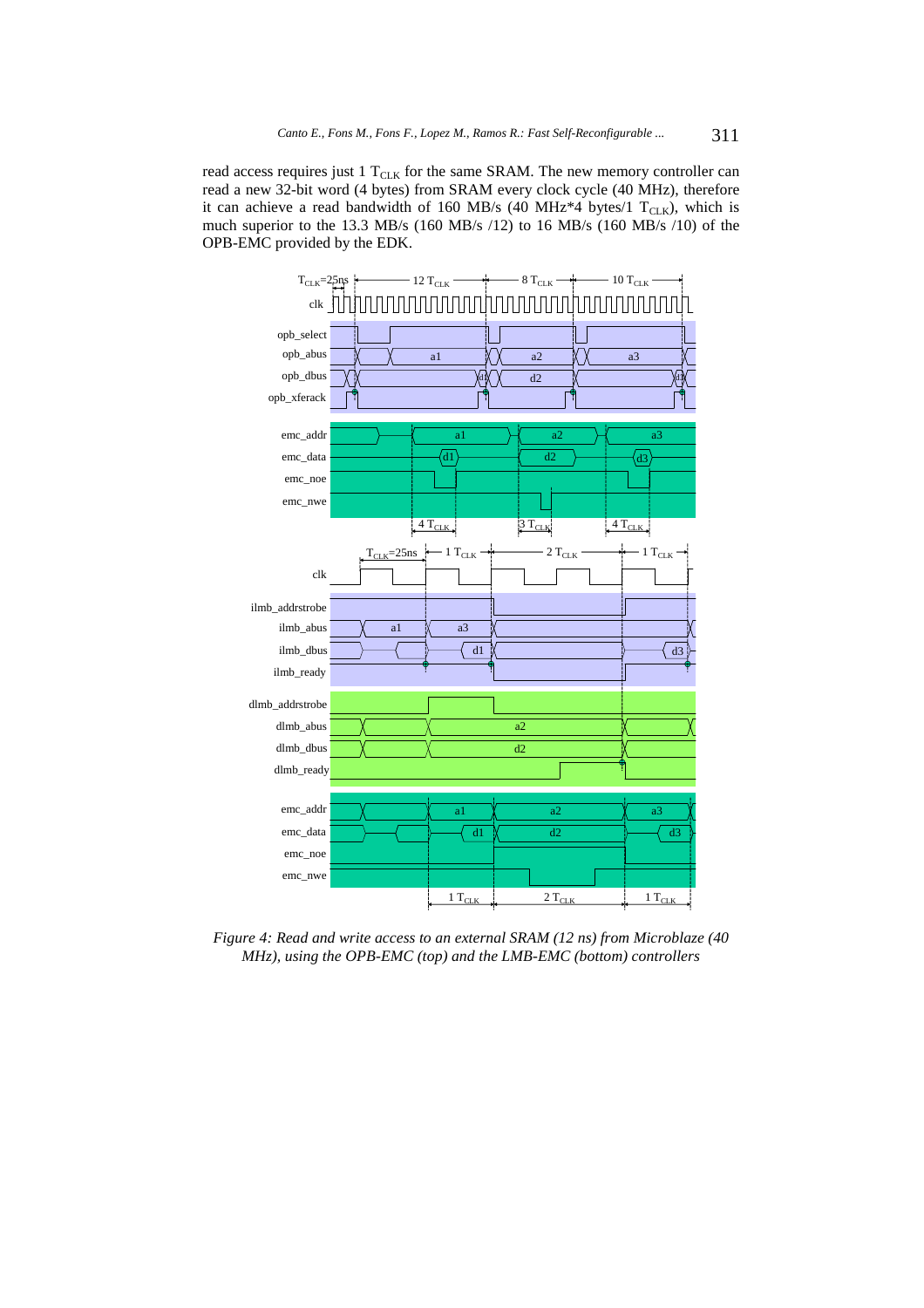The Xilinx EDK also provides the MultiChannel (MCH) OPB-EMC module to accelerate the execution of programs from an external SRAM when Microblaze incorporates cache memory. However, our embedded system provided with the LMB-EMC is faster and it occupies less FPGA area, since it does not dedicate BRAM and logic resources for implementing the microprocessor's cache memory. Moreover, the implementation of cache memory for the coprocessor would increase the number of resources needed as well as the design complexity. However, our system architecture permits efficient access to an external memory from the dynamic coprocessor through the LMB-EMC.

On the other hand, the LMB-EMC provides fast page reading from a FLASH memory, a feature not available in the (MCH) OPB-EMC offered by the EDK, which improves the reconfiguration time when bit-streams are retrieved from this memory. In order to achieve the fast page reading, the LMB-EMC decreases the number of  $T<sub>CK</sub>$  required to read a new word from FLASH if it is in the same page of the previous word read. An internal register stores the address of the last completed reading from the FLASH, and the LMB-EMC compares the address of any read access from FLASH against the stored address, detecting when the page remains unchanged. Our development board is provided with an Intel StrataFlash J3 [Intel, 05] which requires 120 ns for the first word reading from a new page, and 25 ns for the following word readings within the same page (a page contains 4 words). Hence, as the embedded system is arranged with a 40 MHz clock, the retrieval of the initial word takes 5  $T_{CLK}$ , whereas each of the following 3 words needs only 2  $T_{CLK}$ . Thus, an averaged read cycle takes  $2.75$  T<sub>CLK</sub> when data is sequentially retrieved from FLASH. Therefore, our system achieves a read bandwidth of 58.2 MB/s from this non-volatile memory.

#### **4.2 The Reconfiguration Controller (RCF)**

This subsection presents the controller which performs the reconfiguration of the dynamic coprocessor. The reconfiguration time is reduced, since the controller drives the SelectMAP interface according to the bit-stream which is retrieved from the external memory, independently of the microprocessor.

The reconfiguration task executed by the microprocessor is simplified and it consists on writing in the control registers of the RCF for setting the start address and size of a bit-stream. Then, the RCF retrieves the bit-stream from the SRAM/FLASH through the LMB-EMC, and drives the SelectMAP interface according to the configuration words. The RCF is composed of several building blocks, as depicted in Fig. 3(f). The Microblaze writes on the control registers of the RCF through the OPB slave interface. The RCF accesses the external memory, where the bit-stream is stored, through the master interface of the EMC-Bus. The RCF stores a new configuration word (32-bit wide) into a register which slices it on bytes, in order to drive synchronously four times the data bus (8-bit wide) of the SelectMAP. Therefore, the RCF takes 4  $T_{CCLK}$  (configuration clock cycles) to write a single configuration word to the SelectMAP. The maximum recommended frequency of the input CCLK is 50 MHz to avoid non-continuous data loading to the SelectMAP [Xilinx, 08b].

The RCF has a dedicated First Input First Output (FIFO) buffer which stores a queue of configuration words to increase the Reconfiguration Rate (RR). The RCF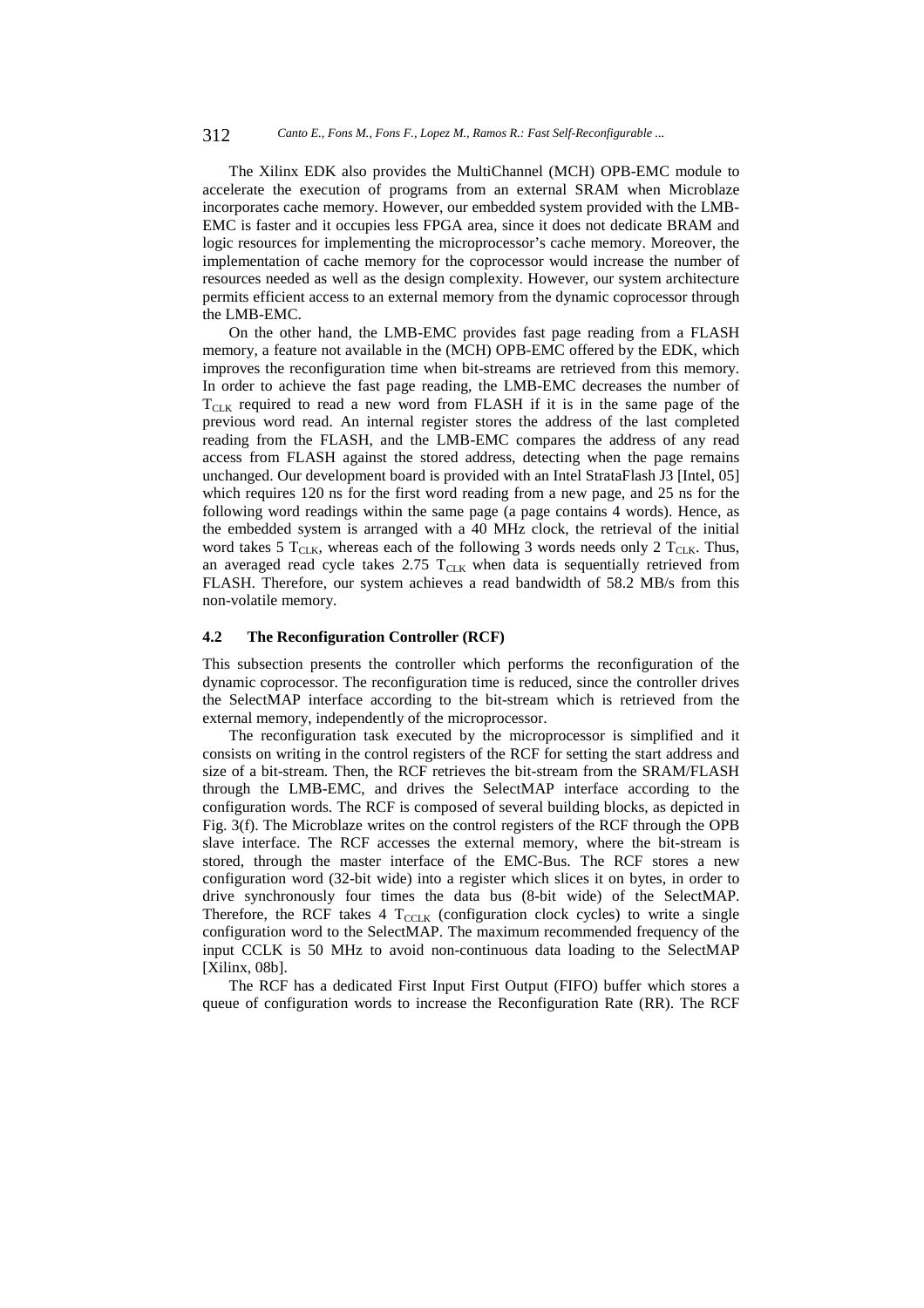stores the last configuration word retrieved from memory into the FIFO, and concurrently drives the SelectMAP according to the first available word in the queue. The RR is limited by the time required to carry out these two actions being its theoretical expression defined in Mb/s by:

$$
RR(Mb/s) = 32 \cdot min\left\{\frac{f_{CCLK}(MHz)}{4}, \frac{f_{CLK}(MHz)}{N_{32b-READ}}\right\}
$$
(1)

where  $f_{\text{CCLK}}$  and  $f_{\text{CLK}}$  are the CCLK and system clock frequencies, respectively. The  $N_{32b\text{-READ}}$  is the averaged number of  $T_{CLK}$  cycles needed to read a configuration word (32-bit wide) from the memory. The  $f_{CLK}/N_{32\text{-READ}}$  and  $f_{CCLK}/4$  are the throughputs (expressed in 32-bit words per second) of reading configuration words from memory and driving them to the SelectMAP, respectively. In our system  $f_{\text{CCLK}}=f_{\text{CLK}}=40 \text{ MHz}$ , since it provides a single clock domain to avoid the additional complexity of the communication channels required to synchronize data [Varela, 08]. The  $N_{32b-READ}$  for the SRAM or FLASH of the development board are 1 and 2.75  $T_{CLK}$ , respectively. By substituting these data in (1), the system achieves a RR of 320 Mb/s in both cases.

Figure 5 shows the initial bit-stream retrieval from the external SRAM (top) or from the FLASH (bottom) (signals denoted as emc\_\*), along with the SelectMAP control lines that come from the RCF controller (denoted as rcf\_\*). The RCF starts reading the bit-stream words (d1, d2) at sequential addresses (a1, a2) from the external memory through the LMB-EMC until de FIFO is filled up. The first configuration word stored in the FIFO (d1) is transferred to the SelectMAP controller which slices it into bytes  $(d1.1, d1.2, d1.3, d1.4)$  and drives the 8-bit data bus  $(rcf_d)$ synchronously with the configuration clock (rcf\_cclk). Concurrently, the RCF requests to the LMB-EMC the next word retrieval (d3) at the address (a3), taking 1  $T_{CLK}$  to read it from the SRAM. In order to improve the bit-stream retrieval from FLASH, the LMB-EMC takes advantage of the fast page reading. The first word from a page is read in 5  $T_{\text{CLK}}$ , and each of the remainder three words takes 2  $T_{\text{CLK}}$ . The average time taken to read a configuration word from the SRAM or FLASH is smaller than the 4  $T_{C-K}$  required for driving the SelectMAP interface. Although the SRAM is faster than the FLASH, the RR achieved is 320 Mb/s in both cases, once the FIFO buffer is filled up. The reconfiguration rate is limited by the SelectMAP interface, instead of being constrained by the bit-stream retrieval from the external memory. Therefore, it is unnecessary copying the bit-streams from the non-volatile FLASH to the SRAM during the boot-up sequence, in order to accelerate the reconfiguration.

### **5 Design Flow of the Self-Reconfigurable Embedded System**

This section covers the design flow which is used to implement the reconfigurable embedded system on Spartan-3. The implemented system must accomplish some requirements about the partitioning and the distribution of the clock network due to the reconfiguration features of the Spartan-3. Moreover, the design flow uses a custom tool for merging partial layouts, since the Xilinx tools do not support the modular design on Spartan-3.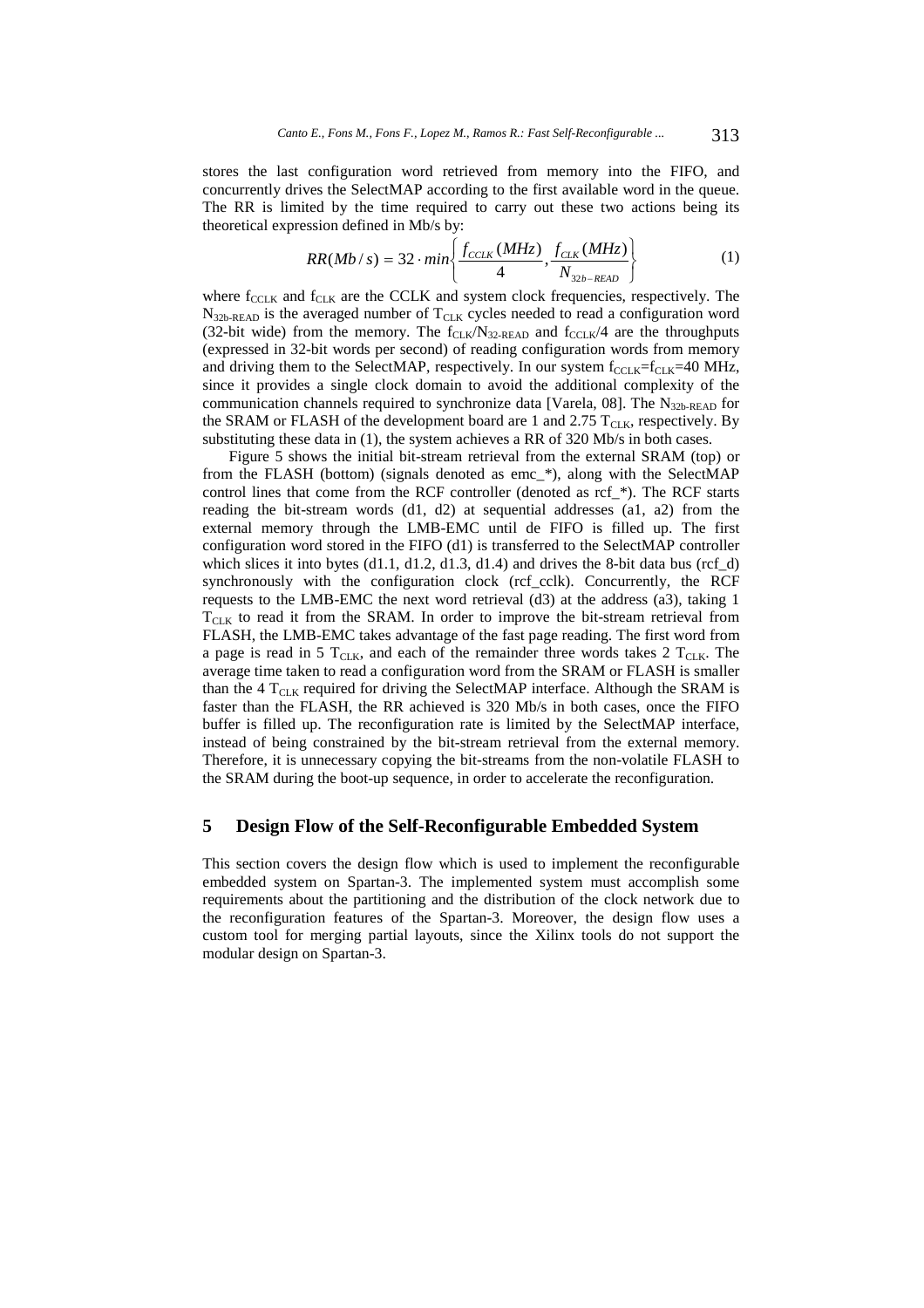

*Figure 5: Initial bit-stream retrieval from the external SRAM (top) and FLASH (bottom) and the SelectMAP control* 

As we mentioned previously in Section 2, PlanAhead with the Partial Reconfiguration patch neither support Spartan-3, so it was necessary to use a design flow based on the Integrated Software Environment (ISE) by Xilinx. The flow executes the ISE tools in modular design mode [Xilinx, 04], but some steps are modified due to our system requirements. The modular design starts from the netlist files of the modules that build the reconfigurable system. Therefore, the design flow starts synthesizing the modules, it continues implementing the layouts using modular design, and it finishes generating the bit-streams, as depicted in Fig. 6 (top).

The reconfigurable system is composed of several modules. The first module corresponds to the static section of the embedded system (according to Fig. 2), and it is synthesized using the EDK flow to get the static module netlist (sys netlist). The dynamic module netlists are the set of coprocessors that can be mapped in the dynamic section. A netlist file is obtained for each dynamic module with a synthesizer (such as Xilinx XST or Leonardo) from its VHDL description. Figure 6 depicts the design flow for two dynamic modules: dummy and copro1. The dummy coprocessor is an empty design (its use is explained during the bit-stream generation), and copro1 is an image-processing coprocessor. Finally, the modular design requires a system top-level netlist (top netlist) which is synthesized from a VHDL file. The top-level VHDL describes the system which is composed of two black-boxes (the static and dynamic modules) interconnected using bus-macros (according to Fig. 1). It also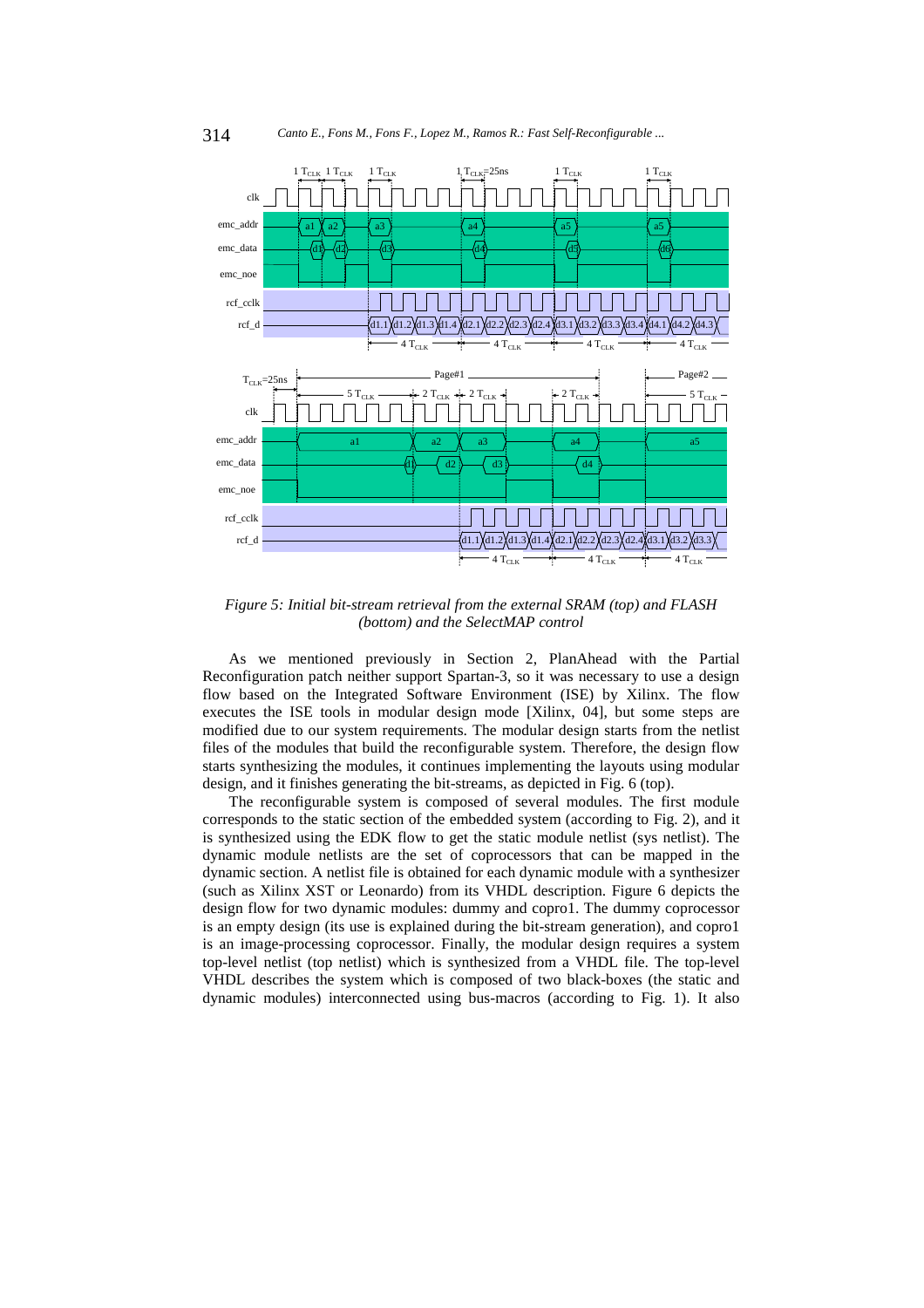instantiates the I/O pins and the BUFGMUX buffer which is used to distribute the system clock on global routing lines.



*Figure 6: Steps of the design flow (top): synthesis, implementation, and bit-stream generation. Phases of the implementation in modular design mode (bottom): initial budgeting, implementation of modules, and final assembly.* 

There are three phases in the modular design, as depicted in Fig. 6 (bottom). The first phase is the initial budgeting, which describes the top-level design as a set of interconnected modules and their associated constraints. The second phase is the active module implementation that computes the partial layout of each module separately. The last phase is the final assembly, which merges partial modules to build the complete system layout.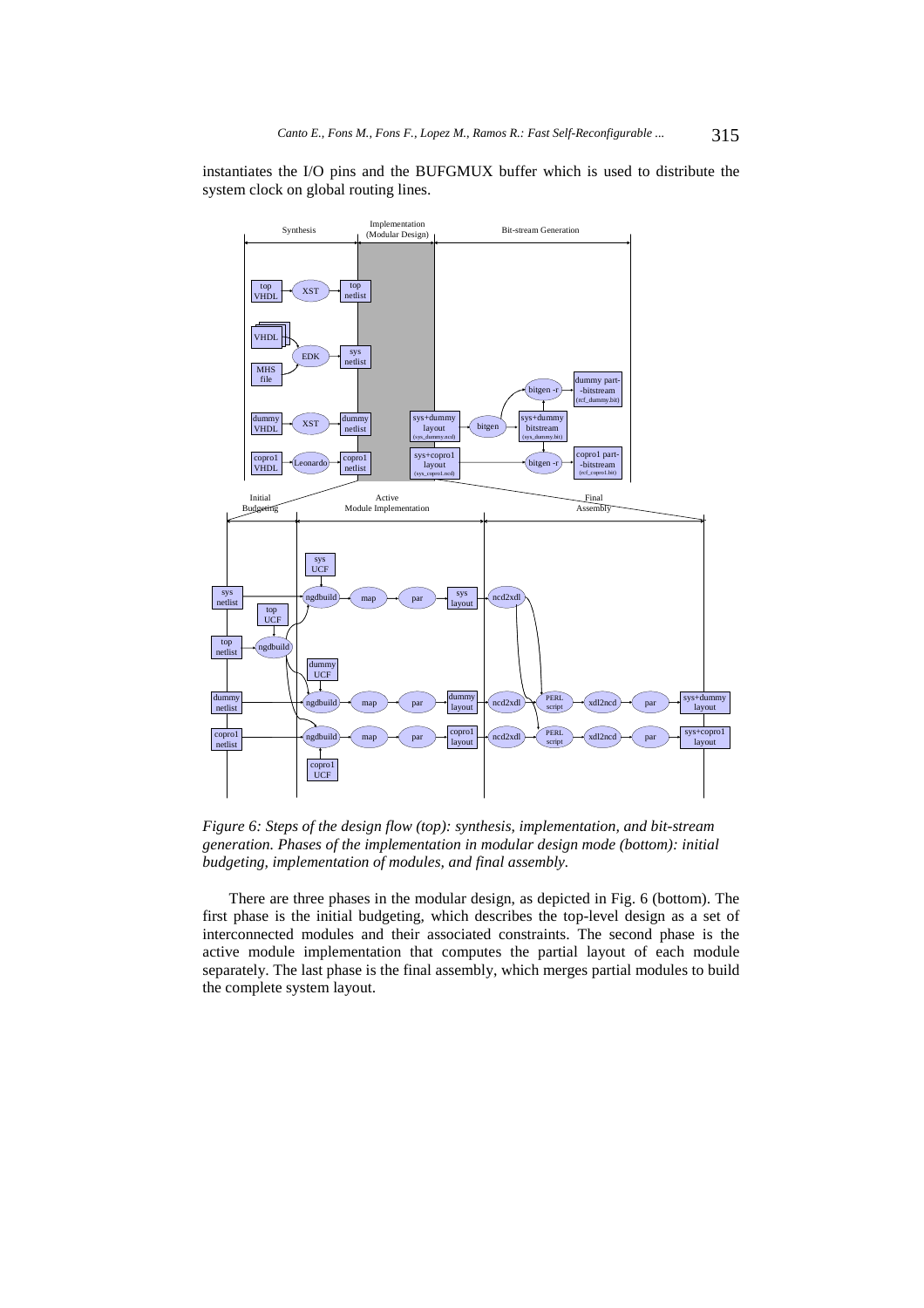The initial budgeting phase implements the top-level layout which is composed of the two modules, the bus-macros, the I/O pins and the BUFGMUX buffer. It runs the ngdbuild tool to annotate the placement of the top-level components declared in the User Constraints File (UCF) [Xilinx, 07b]. Code 1 shows the main constraints for the XC3S1500 FPGA which consists of an array of 104-width and 128-height of CLB slices, and two columns of 16-height BRAM+MULT18x18 resources. The first two sections of the UCF declare the FPGA resources reserved to the dynamic and the static modules (instances drip and sys, respectively). The modules are horizontally arranged, since the first 68 whole columns of CLB slices (left side of the FPGA) are devoted to the dynamic module, and the rest of columns to the static one. It also dedicates a whole BRAM+MULT18x18 column to each of the modules. The third section of the UCF sets the placement of the bus-macros along the edges of the partition. The last section of the UCF sets the placement of the input clock pin (clk) in the static section, and the placement of the BUFGMUX (instance bufgmux\_drip\_clk) which distributes the clock signal in the dynamic module (net drip clk global) using the global routing lines. Finally, the UCF configures the routing of the clock in the static module (net sys\_clk\_local) on low-skew routing lines, in order to prevent the malfunction of the static module due to the incremented delays of the local routing lines.

```
INST "drip" AREA_GROUP="DYNAMIC"; 
AREA_GROUP "DYNAMIC" RANGE=SLICE_X0Y0:SLICE_X67Y127; 
                     RANGE = RAMB16X0Y0:RAMB16X0Y15;AREA_GROUP "DYNAMIC" RANGE=MULT18X18_X0Y0:MULT18X18_X0Y15; 
... 
INST "sys" AREA_GROUP="STATIC"; 
AREA_GROUP "STATIC" RANGE=SLICE_X68Y0:SLICE_X103Y127;<br>AREA_GROUP "STATIC" RANGE=RAMB16 X1Y0:RAMB16 X1Y15:
                     RANGE=RAMB16X1Y0 \cdot RAMB16X1Y15AREA GROUP "STATIC" RANGE=MULT18X18 X1Y0:MULT18X18 X1Y15;
... 
INST bm1 LOC=SLICE X67Y118;
INST bm2 LOC=SLICE X67Y100;
INST bm3 LOC=SLICE_X67Y94;
... 
NET clk LOC=AB26;
INST bufgmux_drip_clk LOC=BUFGMUX1; 
NET sys_clk_local USELOWSKEWLINES;
```
*Code 1: Main constraints of the top UCF file* 

The second phase is the active module implementation which computes the layout of each module and its connection with the top-level components, running the MAPping (map) and the Placement And Routing (par) tools [Xilinx, 07]. This phase also requires annotating a UCF file, composed of the top-level UCF plus the particular constraints for the implemented module. The output of this phase is the partial layout of the static module (sys layout) and the partial layout of the dynamic modules (layouts dummy and copro1, in Fig. 6), according to the same top-level constraints.

The last phase of the modular design is the final assembly to compute the complete layout, which merges the partial layouts of the static module and one of the dynamic modules. The assembly is executed for every dynamic module that can be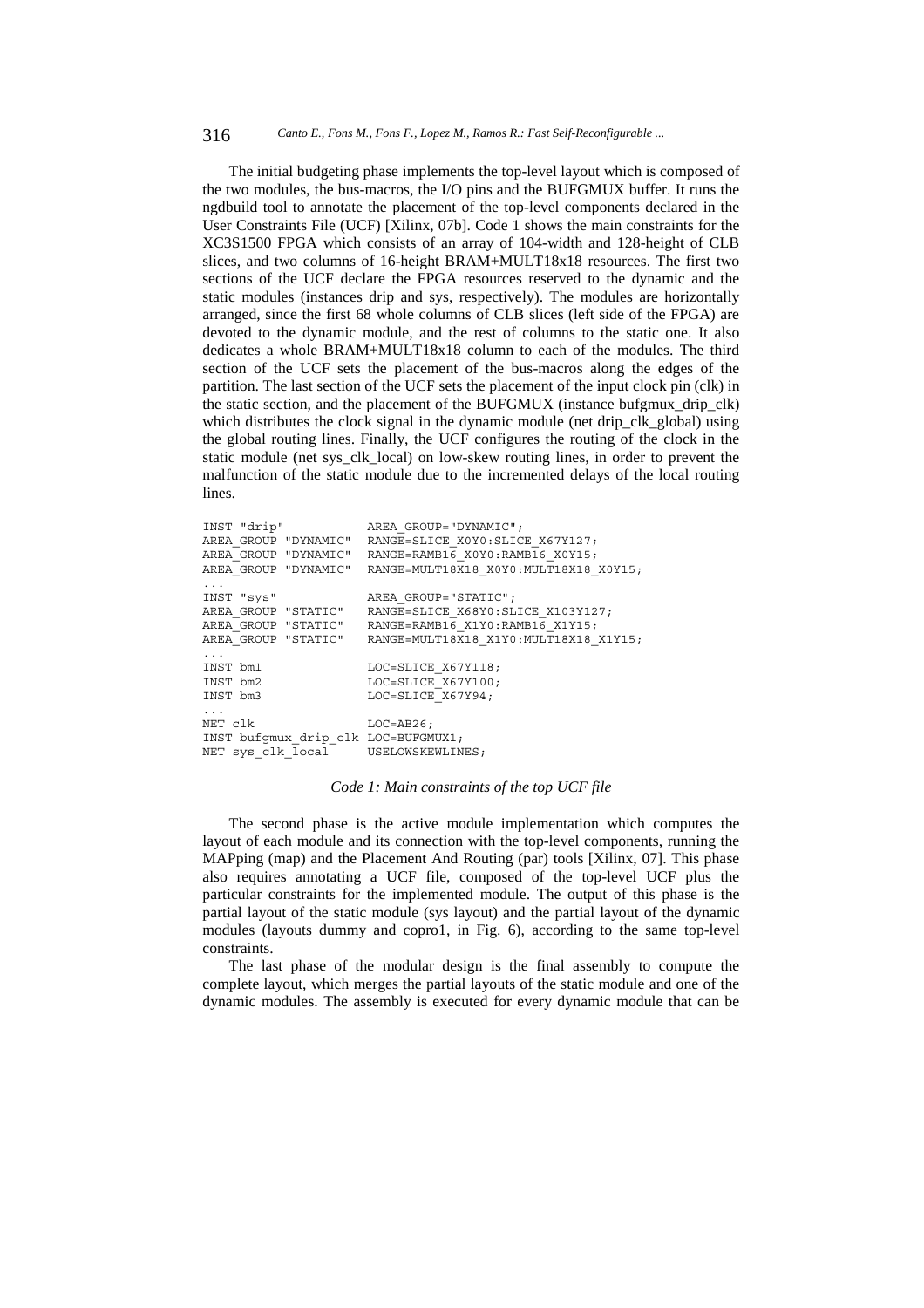mapped on the reconfigurable coprocessor. Unfortunately, the final assembly phase cannot be completed using the ISE tools for Spartan-3 devices, because the top-level components (the global clock net, the BUFGMUX, the bus-macros, and IOBs) are declared in both partial layouts. Another undesired behaviour in the layout of the dynamic module is that the par tool routes the global clock net (drip\_clk\_global) on local lines instead of global lines. In order to solve these two problems, we developed a new PERL script based on the one developed by Gonzalez et al. [Gonzalez, 07], but modified for our system requirements. The modified script is able to place the IOBs either in static or dynamic partitions, and to devote a large FPGA area to the dynamic section, since it permits the clock column to be allocated in the dynamic section. The script cannot interpret layout files given in the proprietary format Native Circuit Description (NCD), but it can deal with the format Xilinx Description Language (XDL). Hence, it is necessary to execute a translator program before and after its execution (ncd2xdl and xdl2ncd tools, respectively). A layout file is composed of a list of instances of FPGA components (LUT, IOB, BUFGMUX, BRAM, MULT18x18) and interconnection nets, including the configuration and placement details. The script basically performs the following steps:

- 1. Delete the declaration of the drip\_clk\_global net in the partial layout of the static module, since it is already declared in the partial layout of the dynamic module.
- 2. Clear the configuration of the drip\_clk\_global net in the partial layout of the dynamic module, since the par tool routed it on local routing lines.
- 3. Delete the top-level nets and instances that are placed in the dynamic module, but they are already declared in the partial layout of the static module.
- 4. Delete the top-level nets and instances that are placed in the static module, but they are already declared in the partial layout of the dynamic module.
- 5. Add a prefix onto the names of nets and instances that are declared in the partial layout of the dynamic module, in order to prevent name duplicities in the next step.
- 6. The merged layout is composed by simply copying the list of instances and nets of the partial layouts of the two modules.

The merged layout is not entirely completed because the configuration of the drip\_clk\_global net is cleared due to the PERL script. Thus, the par tool is executed for the merged layout, in order to distribute the drip\_clk\_global net on the global routing lines that are driven by the BUFGMUX. The layout of each dynamic module is merged with the same layout of the static module. The output implementation using the modular design tools is a set of complete layouts in NCD files (sys\_dummy.ncd and sys\_copro1.ncd, in Fig. 6).

Finally, in order to generate the set of partial bit-streams necessary to reconfigure the dynamic section, we executed the bitgen tool [Xilinx, 08b]. The first execution of bitgen generates the bit-stream of the complete layout (sys\_dummy.bit), which consists of the layouts of the static and the dummy modules (sys\_dummy.ncd). This bit-stream is used to boot up the FPGA, and is obtained by executing the following command line:

bitgen -w –d –g Binary:yes –g Persist:yes sys\_dummy.ncd sys\_dummy.bit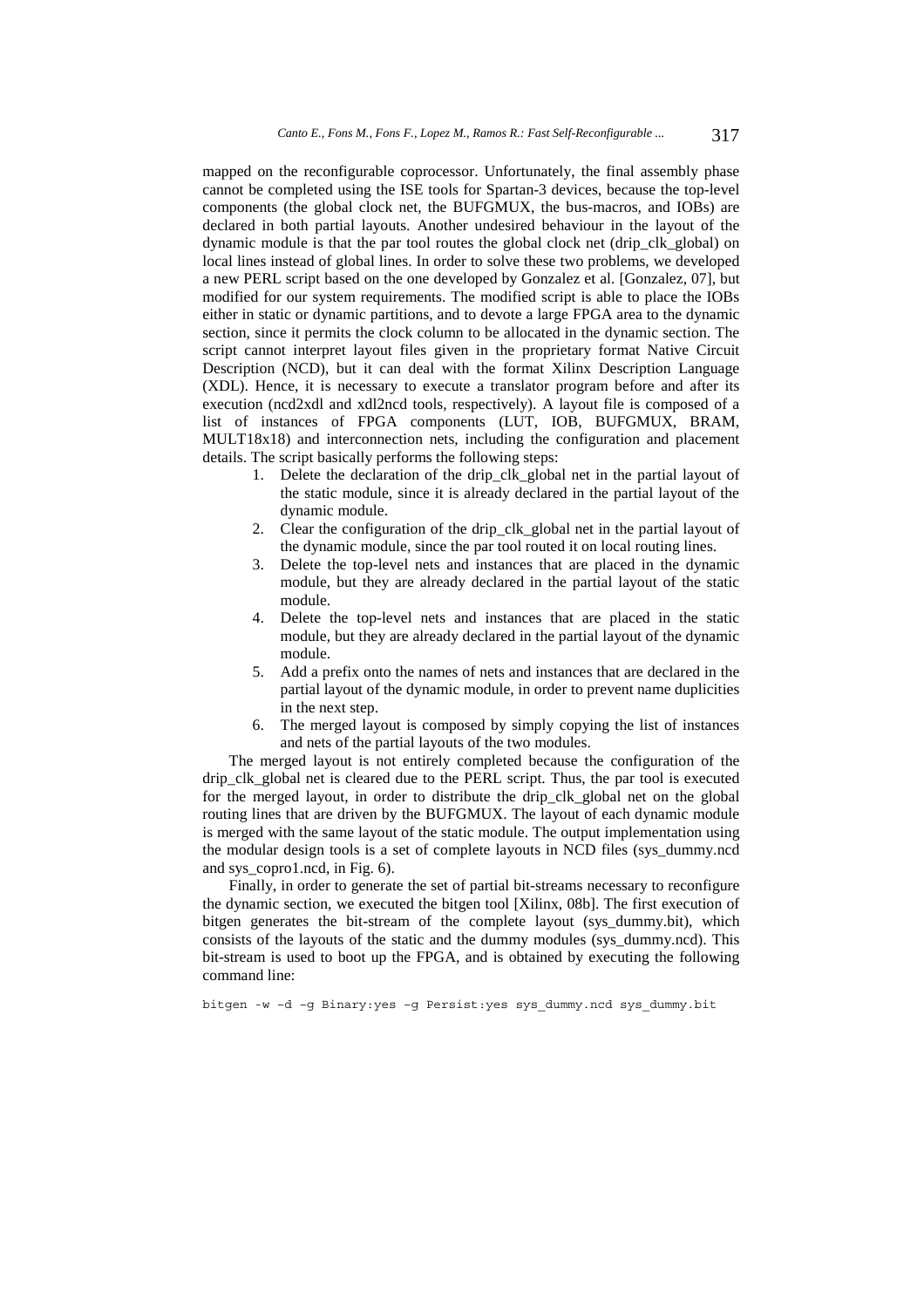where the Persist option is set to yes to keep the SelectMAP port enabled after the device initialization.

The partial bit-stream of the dynamic module copro1 (rcf\_copro1.bit), necessary to reconfigure the dynamic section, is obtained executing the bitgen tool using the following command:

```
bitgen -w -d -g Binary:yes -g Persist:yes -g ActiveReconfig:yes 
-g PartialMask0:000001ffffffffd -g PartialMask1:1 -g PartialMask2:1 
-r sys_dummy.bit sys_copro1.ncd rcf_copro1.bit
```
where the  $-r$  sys dummy.bit option is used to compute the partial bit-stream from the layout composed of the static and the copro1 modules (sys\_copro1.ncd). It is also necessary to set the ActiveReconfig option to yes to permit the partial reconfiguration. The options PartialMask0, PartialMask1 and PartialMask2 generate the partial bitstream that corresponds to the CLB and BRAM+MULT18x18 columns assigned to the dynamic section. The same procedure is executed to create the partial bit-stream of the dummy module (rcf\_dummy.bit), which is used to void the reconfigurable coprocessor.

The rest of the dynamic modules, and their partial bit-streams, are obtained following the same steps used to obtain the partial bit-stream of copro1. This set of partial bit-stream files are programmed into the FLASH memory. Once the Spartan-3 is booted-up, the embedded system can retrieve a partial bit-stream from the nonvolatile memory to reconfigure the dynamic section when it is required by the microprocessor.

Figure 7 (left) shows the complete layout when the dynamic section maps the copro1. As it can be seen, the dynamic section is larger than the static one, providing a large number of free hardware resources available to map complex dynamic modules. Both sections are interconnected by the bus-macros, and each one contains one of the BRAM+MULT18x18 columns. The clock column (the central column of the FPGA), which configures the global routing lines, belongs to the dynamic section, and the clock input pin is placed into the static section. The clock is distributed in the static section on local routing lines (sys\_clk\_local), as depicted in Fig. 7 (right-top). In the dynamic section, the clock is distributed using the global routing lines (drip\_clk\_global) through the BUFGMUX, as presented in Fig. 7 (right-bottom).

### **6 Experimental Results**

The experimental results were obtained by implementing a fingerprint feature extraction algorithm [Fons, 07]. The fingerprint images are 512\*280 pixels (8-bit grey levels). The algorithm executes three different image-processing stages: segmentation, normalization plus filtering, and field orientation. The results were obtained using the AVNET Spartan-3 Development Kit [Avnet, 04], which allocates an XC3S1500 FPGA, and the SRAM and FLASH memories.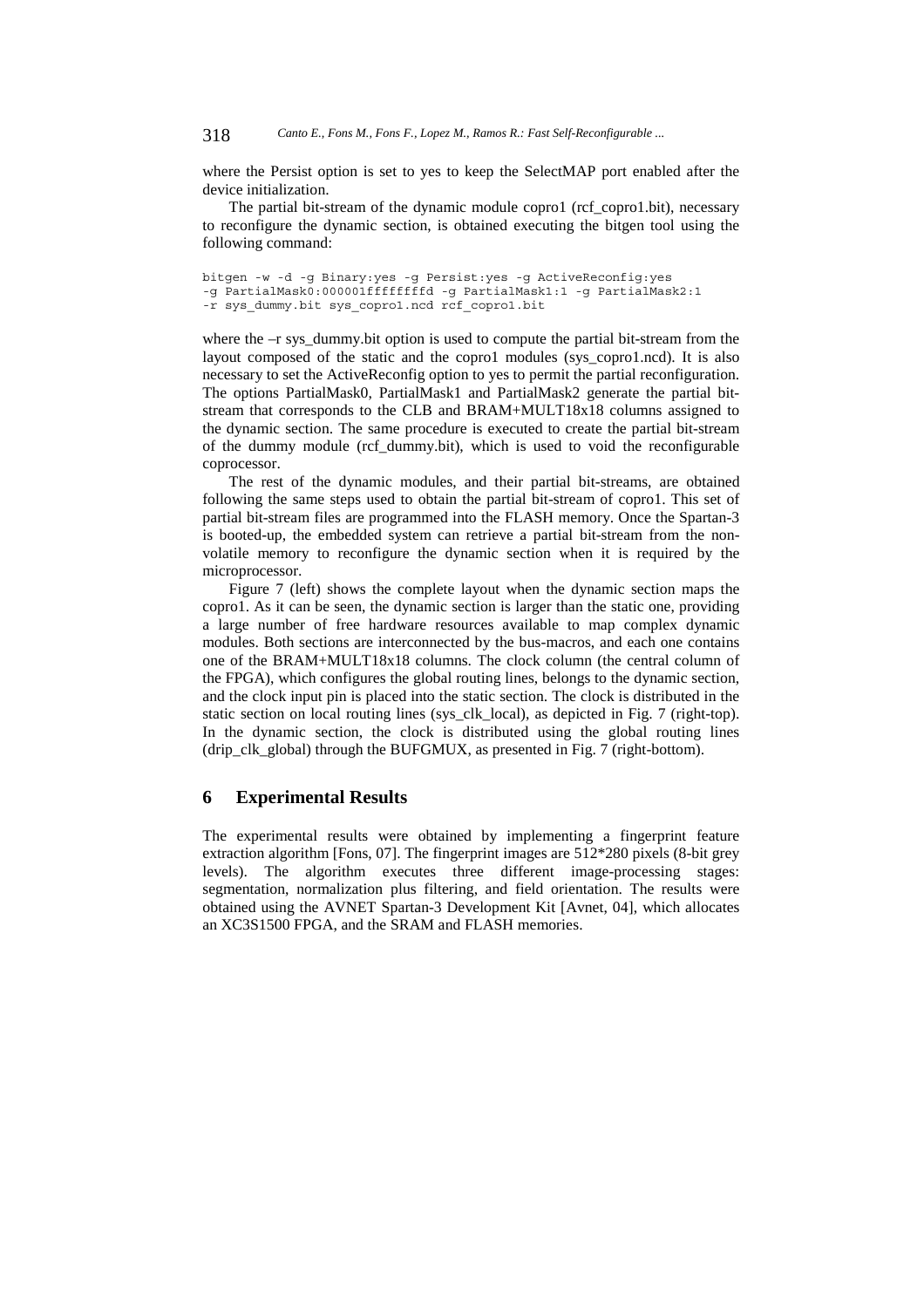

*Figure 7: Layout of the static section and one coprocessor (left), and the clock distribution in the static section (right-top) and in the dynamic section (right-bottom)* 

The first set of experimental results tests the performances of our LMB-EMC, in terms of speed and area. The LMB-EMC is compared against the two SRAM controllers provided by the Xilinx EDK: the OPB-EMC and the MCH OPB-EMC. The algorithm is implemented in software and executed by the Microblaze. The memory size required by the software is larger than the capacity of the internal BRAM, so the program is stored in the external SRAM. We built three different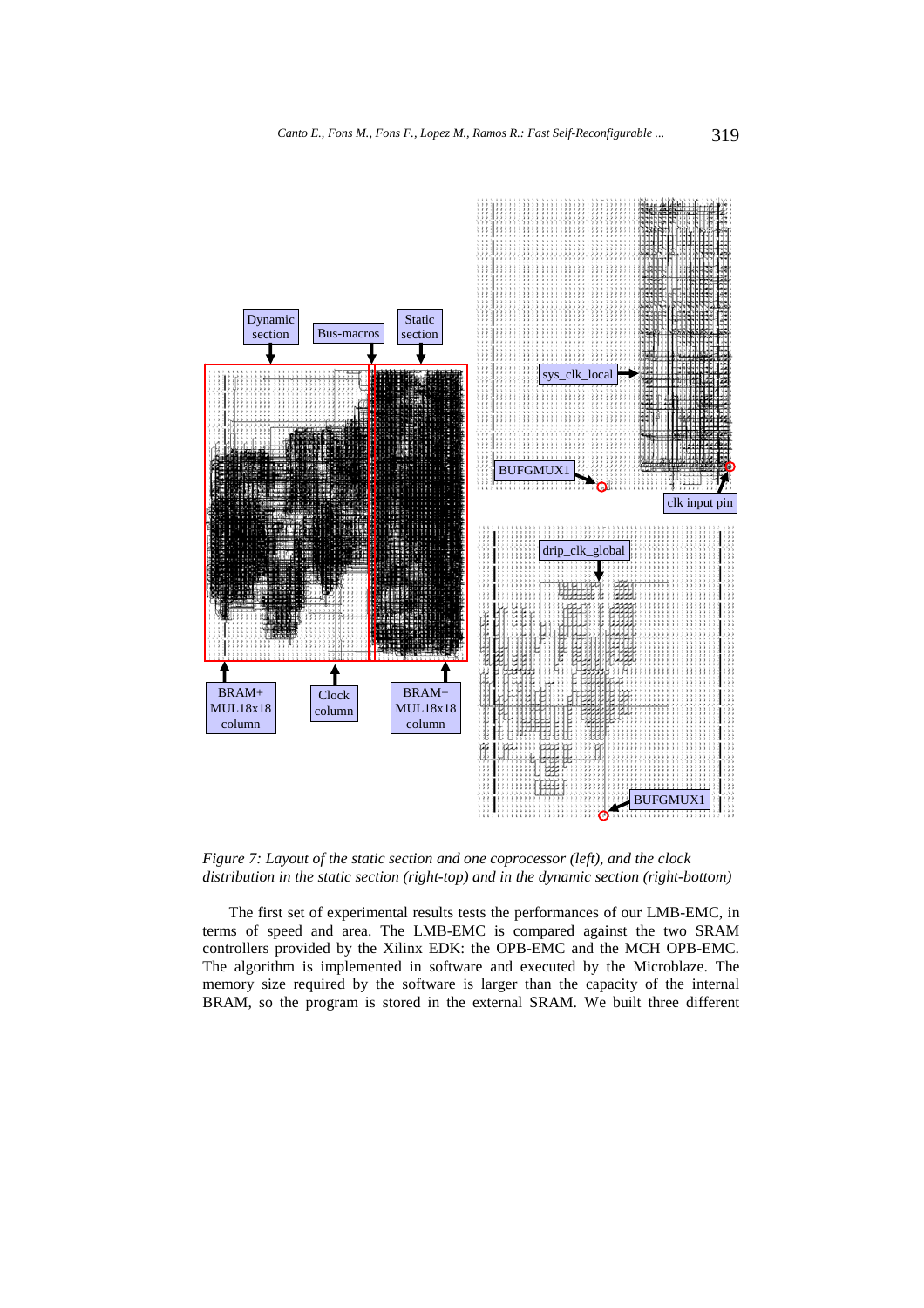embedded systems depending on the memory controller. Table 1 shows the execution time and the synthesis results of each one. Our LMB-EMC controller significantly reduces the number of registers due to the design optimization and the LMB interface. The LMB-EMC achieves a great speed improvement compared with the OPB-EMC, as it is about 9 times faster. When the system is designed using the MCH OPB-EMC controller, Microblaze implements cache logic on some additional CLBs, and 10 BRAMs are devoted to cache memory (8 KB for data +8 KB for instructions). The LMB-EMC is about 11% faster and requires 70% less area when compared against the MCH OPB-EMC. Moreover, using our controller, Microblaze is synthesized without the cache, saving 10% of CLBs dedicated to the cache logic and the BRAMs devoted as cache memory. In addition, the main advantage of the LMB-EMC is that coprocessors do not need to incorporate cache logic and memory to speed-up the processing time from external SRAM, which simplifies their design and devoted area.

|           |                   | <b>OPB-EMC</b> | <b>MCH</b><br><b>OPB-EMC</b> | LMB-EMC |
|-----------|-------------------|----------------|------------------------------|---------|
| Execution | Segmentation (s)  | 6.1            | 0.65                         | 0.63    |
|           | Norm+Filter $(s)$ | 79.3           | 9.37                         | 8.65    |
|           | Field Orient. (s) | 13.1           | 1.86                         | 1.37    |
|           | Total time (s)    | 98.5           | 11.9                         | 10.7    |
| Synthesis | <b>CLB</b> Slices | 196            | 616                          | 185     |
|           | Flip-flops        | 323            | 730                          | 171     |
|           | <b>LUTs</b>       | 135            | 705                          | 347     |
|           | Frequ. (MHz)      | 136            | 71                           | 125     |

*Table 1: Execution time on Microblaze with the different SRAM controllers, and their synthesis results* 

Table 2 shows the reconfiguration rate of our system when a bit-stream is retrieved from the external FLASH, and compares it with the reconfigurable embedded systems described in Section 3 that retrieve bit-streams already loaded in a SRAM or DRAM. It also shows the measured reconfiguration time for our reconfigurable coprocessor, in which the bit-stream size of the dynamic section is 409 KB (66% of the area of the XC3S1500). In our proposed system the measured reconfiguration rate is quite close to the theoretical 320 Mb/s, demonstrating the high efficiency of the LMB-EMC and RCF controllers. The reconfiguration rate achieved is also better than other self-reconfigurable embedded systems mapped on higher cost devices, such as the 41 Mb/s [Braun, 08] on a Virtex-2, or the 26.2 Mb/s [Llamocca, 09] on a Virtex-4.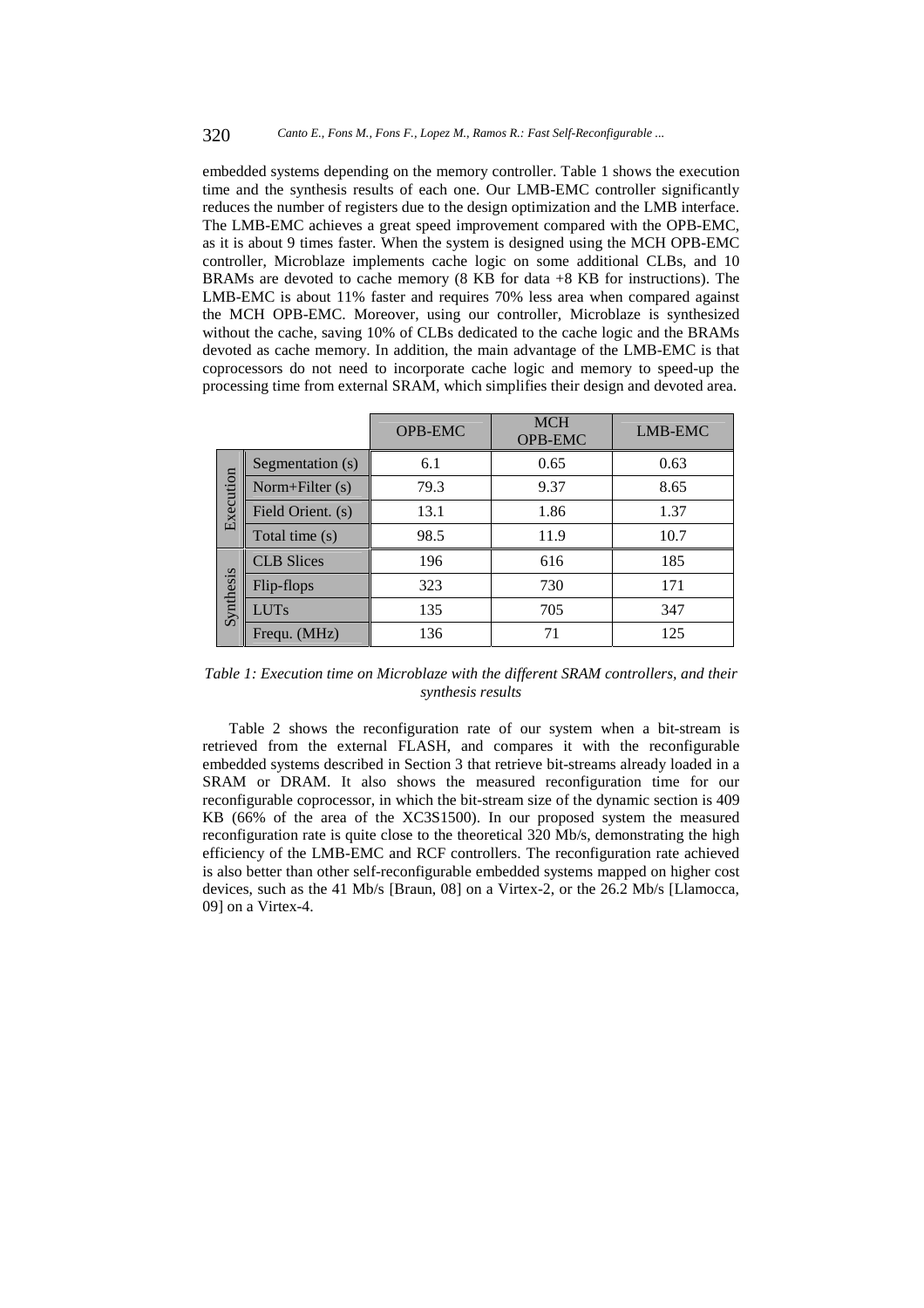|           | [Gonzalez,08] | [Paulsson,08] | $[{\rm Canto,08}]$ | Proposed<br>system |
|-----------|---------------|---------------|--------------------|--------------------|
| RR(Mb/s)  | 16.1          |               | 36.3               | 319.8              |
| Time (ms) | 203           | 1636          | 90                 | 10.2               |

*Table 2: Reconfiguration rate and time (409 KB bit-stream)* 

Table 3 shows the execution time of the image-processing stages when they are implemented as hardware coprocessors. It also reports the number of occupied CLB slices, BRAM and multiplier blocks. As can be seen, the execution time is greatly improved compared with the Microblaze execution time, since the coprocessors access to the SRAM directly and execute several computations in parallel. The last two rows of this table show the execution time and area of the three coprocessors when they are statically implemented or dynamically mapped on the reconfigurable coprocessor. The static implementation requires that the three coprocessors are attached to the rest of the system; therefore, the total area is the sum of the individual coprocessor areas. The processing time is also the sum of the processing times, since a computation stage cannot start until the previous one has been completed. In the dynamic implementation, the area needed by the reconfigurable coprocessor can be constrained by the maximum area of the individual coprocessors, while the processing time is exactly the same as that of the static implementation with the addition of the reconfiguration time of three reconfigurations. The self-reconfigurable embedded system accelerates the processing time by about 145 times compared with the software execution on the embedded system using Microblaze with the cache memory. The processing time is quite competitive even if it is compared with the execution on a high-performance PC (Intel Core Duo 2GHz) which takes 16.7 ms.

|                | Time (ms) | <b>CLB</b> Slices | <b>BRAM</b> | MULT18x18 |
|----------------|-----------|-------------------|-------------|-----------|
| Segmentation   | 11.7      | 2489              |             |           |
| Norm+Filter    | 23.6      | 6519              |             |           |
| Field Orient.  | 12.0      | 2468              |             |           |
| <b>STATIC</b>  | 50.8      | 11476             |             | 16        |
| <b>DYNAMIC</b> | 81.4      | 6519              |             |           |

*Table 3: Execution time and area of the three coprocessors, and their static and dynamic implementation* 

### **7 Conclusions**

This work demonstrated that the low-cost family Spartan-3 of Xilinx is able to implement fast self-reconfigurable embedded systems to accelerate the computational stages of image-processing algorithms. A reconfigurable coprocessor, which maps a set of coprocessors multiplexed in time, speeded up the processing of the stages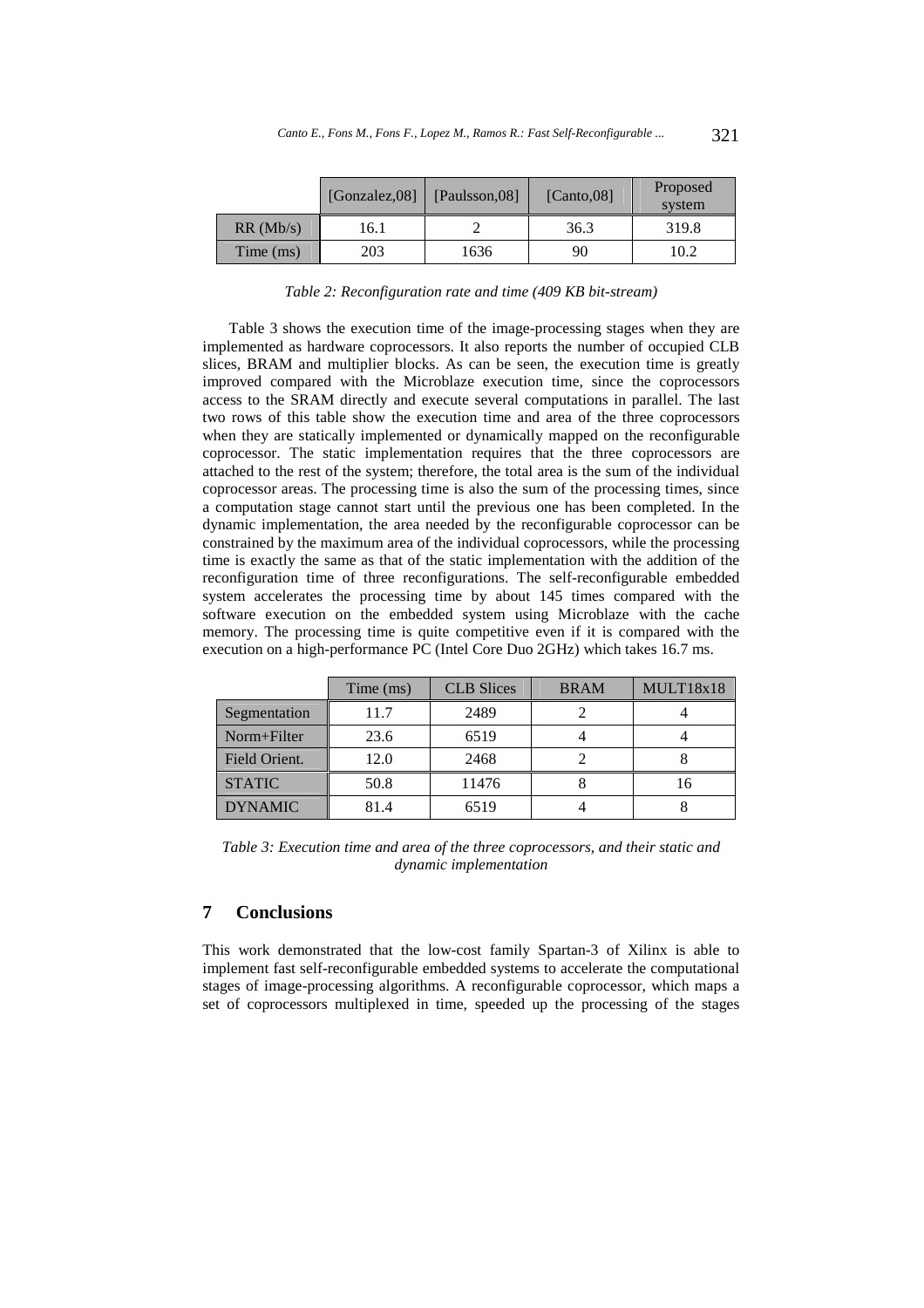involved in algorithms. The number of such coprocessors is limited by the external FLASH which allocates the set of partial bit-streams, but not by the device size. The proposed architecture included a new external memory controller (LMB-EMC) that permits direct access to SRAM from the reconfigurable coprocessor, in order to improve computational performance. Moreover, the reconfiguration time was reduced by designing a new reconfiguration controller (RCF) which efficiently retrieves bitstreams from FLASH memory through the LMB-EMC. The reconfiguration rate of the presented system achieved 319.8 Mb/s, widely outperforming the experimental results obtained from the other previous related works. Therefore, despite the reconfiguration time required by the stages, the reconfigurable coprocessor accelerated 145 times the computational time of a fingerprint feature extraction algorithm.

## **8 Future Work**

The reconfiguration rate is not limited by the retrieval of bit-streams from the external memory, but rather by the SelectMAP interface. In order to improve the reconfiguration rate of the system, the configuration clock should be increased. A straightforward way of achieving this aim is to increase the system clock to 50 MHz to obtain the maximum RR (400 Mb/s). However, we could not complete the design due to the timing problems in the placement and routing of Microblaze. An embedded system with two clock domains can solve the problem, since the system and the SelectMAP can run at 40 MHz and 50 MHz respectively. However, the interface between clock domains will complicate the design. Moreover, the RCF can run at higher frequencies if the data loading into SelectMAP is non-continuous, although it complicates the RCF design.

The static section of our system allocates the Microblaze configured with an FPU (Floating Point Unit). The FPU accelerates floating-point operations executed by the microprocessor, although it occupies a large area of the static section. A new FPU designed to be mapped on the reconfigurable coprocessor will allow the static section to be reduced, and consequently a larger area can be assigned to the dynamic section. The FPU could be dynamically mapped on the reconfigurable coprocessor when Microblaze requires computing a large number of floating-point operations.

Another point of interest is the study of the system's power consumption. The CMOS static power has a great impact on advanced submicron technologies that increases according to the silicon area occupied by larger FPGAs. The reconfigurable system can map a large number of coprocessors multiplexed in time, reducing the FPGA size and, hence, the static power. The analysis of the dynamic power is more complicated. This consumption is incremented due to the reconfigurations of the dynamic section. However, on the other hand, the size of the clock distribution network decreases in smaller devices, and it is one of the most important terms of dynamic power in FPGA technologies [Wang, 09]. Moreover, dynamic reconfiguration permits the reconfiguration of the clock managers [Paulsson, 09], which can be used to dynamically scale the clock frequency to fulfil the power requirements.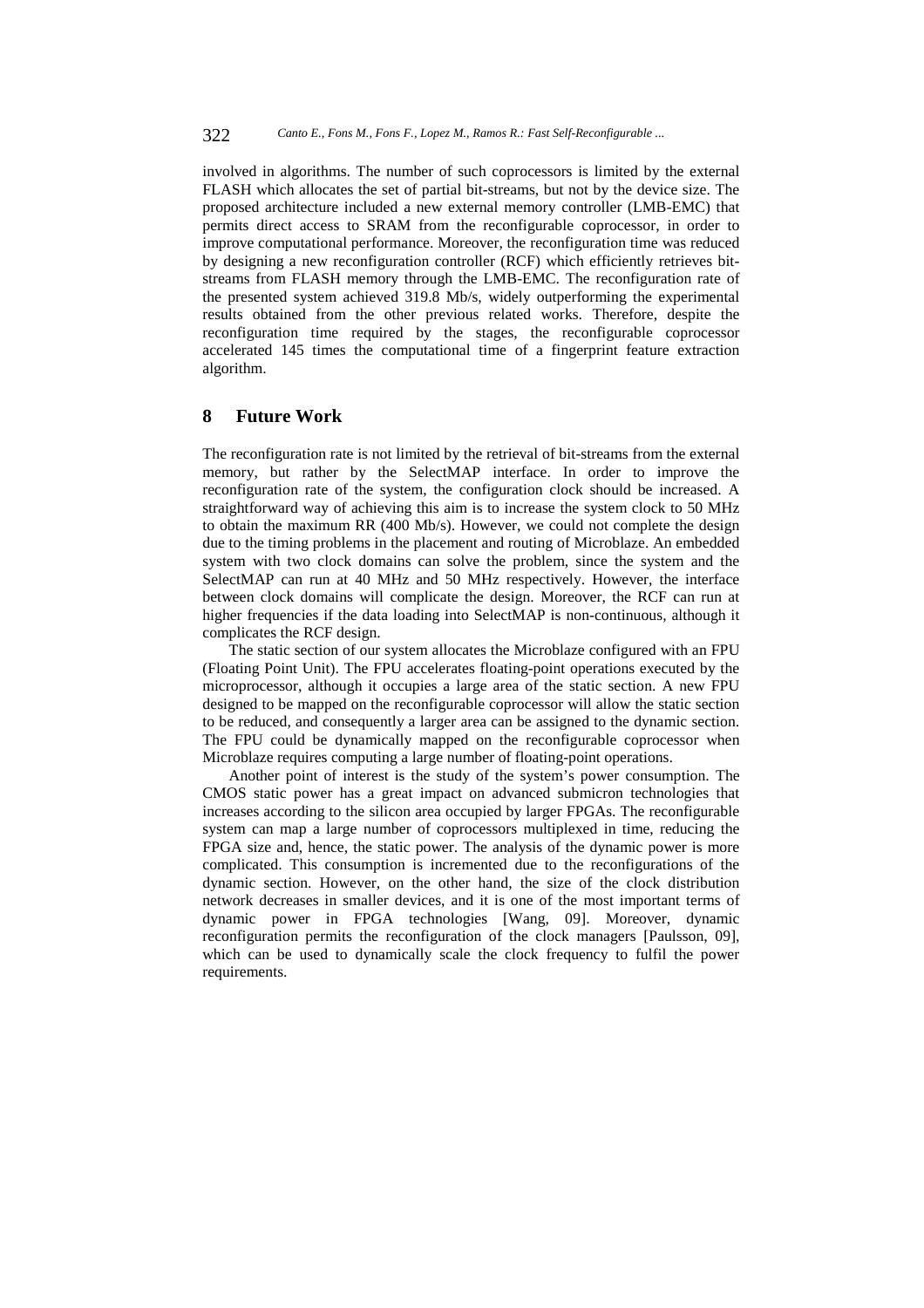#### **Acknowledgements**

The authors would like to thank Ministerio de Economía y Competitividad of Spain, for financial support under grant TEC2012-38329-C02-02.

#### **References**

[Altera, 08] Altera Corp., "40-nm FPGA Power Management and Advantages", White Paper 01059, December 2008

[Avnet, 04] AVNET Design Services, "Xilinx Spartan-3 Development Kit. User's Guide", Oct. 2004

[Bayhar, 08] S. Bayhar, A. Yurdakul,: Dynamic Partial Self-Reconfiguration on Spartan-III FPGAs via a Parallel Configuration Access Port (PCAP), Proc. of the HiPEAC Workshop on Reconfigurable Computing, Jan.2008.

[Bayhar, 08b] S. Bayhar, A. Yurdakul,: Self-Reconfiguration on Spartan-III FPGAs with compressed Partial Bitstreams via a Parallel Configuration Access Port (cPCAP) Core, 4<sup>th</sup> Conference on PhD Research in Microelectronics and Electronics, pp. 137-140, June 2008

[Braun, 08] L. Braun, K. Paulsson, H. Kröner, M. Hübner, J. Becker, "Data Path Driven Waveform-Like Reconfiguration", Field Programmable Logic and Applications (FPL'2008), pp. 607-610, Sept. 2008

[Cantó, 09] Cantó Navarro, E., López García, M., Fons Lluís, F.,Ramos Lara, R., "Sistema Embebido de Rápida Auto-Reconfiguración sobre Spartan-3", IX Jornadas de Computación Reconfigurable y Aplicaciones (JCRA'2009), pp. 183-192, Sept. 2009

[Cantó, 08] E. Cantó, M. López, F. Fons, "Self-Reconfiguration of Embedded Systems Mapped on Spartan-3", 4th International Workshop on Reconfigurable Communication Centric SoCs (ReCoSoC'2008), pp. 117-123, July 2008

[Cantó, 08b] E. Cantó, M. López, F. Fons, "Self-Reconfigurable Embedded System on Spartan-3", Field Programmable Logic and Applications (FPL'2008), pp. 571-574, Sept. 2008

[Carvey, 09] J. M. Carver, R. N. Pittman, A. Forin, "Automatic Bus Macro Placement for Partially Reconfigurable FPGA Designs", Proc. of the ACM/SIDGA International Symposium on Field-Programmable Gate Arrays (FPGA'2009), pp. 269-272, Feb. 2009

[Cypress, 03] Cypress Semiconductor Co., "CY7C1062AV33", Doc#38-05137, Feb. 2003

[Dorairaj, 05] N. Dorairaj, E. Shiflet, M.Gossman, "PlanAhead Software as a Platform for Partial Reconfiguration", XCELL Journal, 4th Quarter 2005

[Fons, 07] F. Fons, M.Fons, E. Cantó, M. López, "Flexible Hardware for Fingerprint Image Processing", Conf. on PhD Research in Microelectronics and Electrics, Vol 10.3, Sept. 2007

[Gonzalez, 07] I. Gonzalez, E. Aguayo, S. López Buedo, "Self-Reconfigurable Embedded Systems on Low-Cost FPGAs", IEEE Micro, Vol.27, Issue 4, pp.49-57, July-Aug. 2007

[Gonzalez, 08] I. Gonzalez, S. López-Buedo, F.J. Gómez-Arribas "Implementation of Secure Applications in Self-Reconfigurable Systems", Microprocessors and Microsystems, Vol.31, Issue 1, pp.23-32, Feb. 2008

[Intel, 05] Intel, "Intel StrataFlash (J3) Datasheet", March 2005